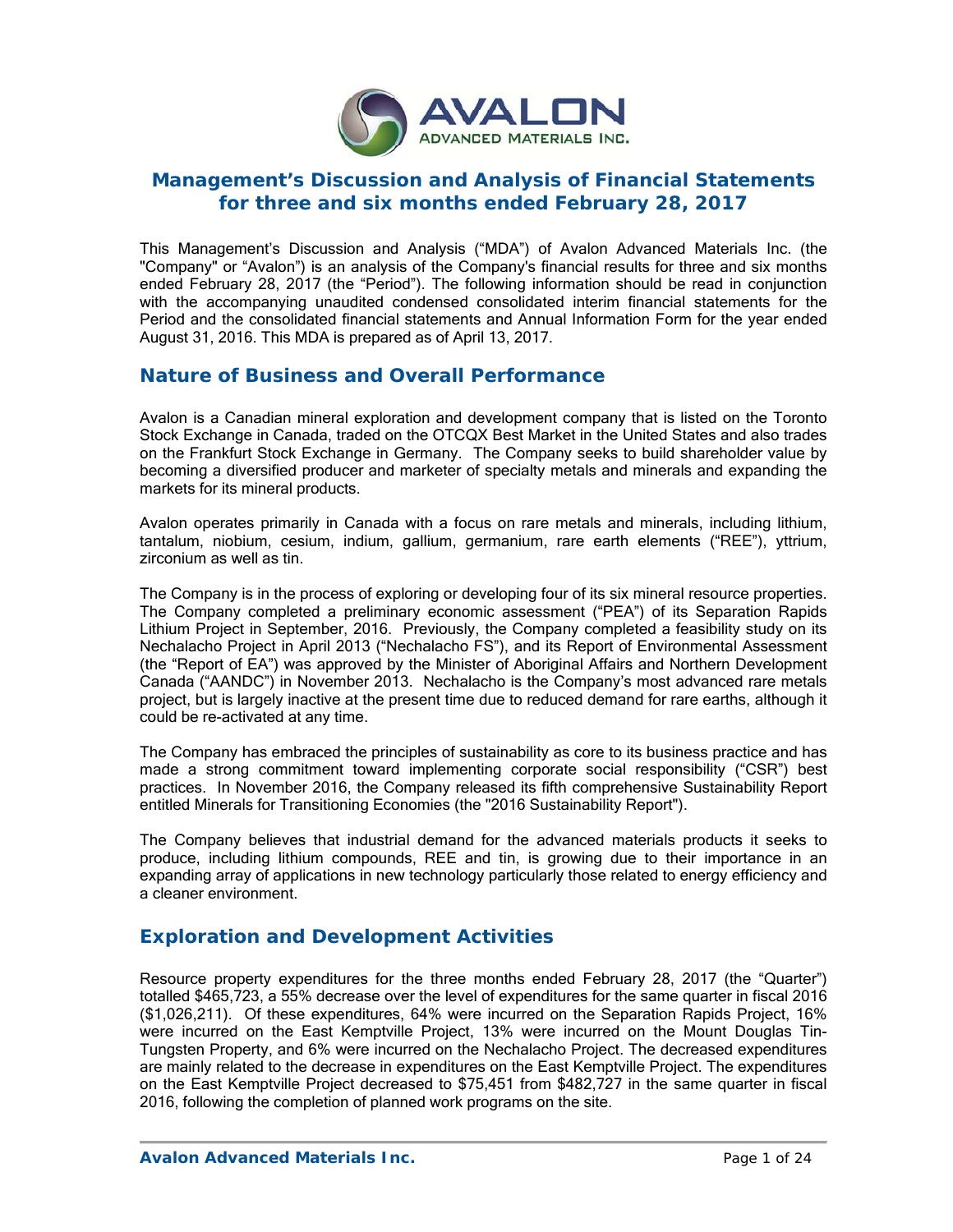No properties were abandoned during the Quarter. An impairment loss of \$3,030 has been recognized for the property maintenance costs incurred on the Warren Township Anorthosite Project.

Resource property expenditures for the six months ended February 28, 2017 (the "Six Month Period") totalled \$1,068,385, a 64% decrease over the level of expenditures for the six months ended February 28, 2016 (\$2,973,428). Of these expenditures, 67% were incurred on the Separation Rapids Project, 15% were incurred on the East Kemptville Project, and 8% were incurred on Nechalacho. Expenditures on the Separation Rapids Project decreased to \$718,795 from \$1,098,511 in the same period in fiscal 2016, primarily due to the significant expenditures incurred in 2016 in completing the pilot plant processing of a bulk ore sample to produce one tonne of lithium mineral concentrate. The expenditures on the East Kemptville Project decreased to \$156,146 from \$1,634,328 in the prior period, after completing the planned drilling program and metallurgical process development work. Expenditures on Nechalacho decreased to \$81,304 from \$193,382 in the prior period mainly due to the cessation of field operations and reduced metallurgical process development work. No properties were abandoned during the Six Month Period.

## *Separation Rapids Lithium Project*

During the Quarter, the Company incurred \$296,698 (2016 - \$444,564) in expenditures on the Separation Rapids Lithium Project near Kenora, Ontario. Approximately 36% was spent on metallurgical laboratory test work on optimization of both the petalite and feldspar production flowsheet and the hydrometallurgical process flowsheet, as well as development of a process to recover lithium carbonate from the mineral lepidolite, 34% on updating the geological resource model and preparation for the drilling program which commenced subsequent to the Quarter, 29% on engineering and environmental studies and permitting, and the balance on community engagement and property maintenance.

As part of the geological work in the Quarter, electron microprobe analyses were completed on the three types of mica minerals that occur in the deposit: lepidolite, muscovite and biotite. The analyses showed that the lepidolite from the deposit had an average of 8.9% Li<sub>2</sub>O and 10.3% Rb<sub>2</sub>O, while the muscovite and biotite microprobe analyses showed average contents of 2.6% and 3.5% Li<sub>2</sub>O respectively. This confirms that the mica minerals in the deposit, particularly the lepidolite, represent a second mineral resource for recovery of lithium chemicals. An important objective of the drill program planned for early in 2017 will be further drill testing of the lepidolite rich unit and better account for the lithium micas in the total lithium resource at Separation Rapids.

Metallurgical investigations for the concentrator were again focused on optimisation of the petalite flotation process, particularly with regards to the impact of various recycle streams. The second area of focus was on the processing of a mineral concentrate (lepidolite) produced from ore at Separation Rapids. This concentrate was then tested as a potential feed source for lithium carbonate production.

For the hydrometallurgical plant, work continued on process development for the lithium hydroxide production flowsheet particularly with regard to the potential use of fluidized bed roasting for pretreating the petalite. Lithium hydroxide produced from the Separation Rapids petalite concentrate material was sent to the National Research Council ("NRC") to confirm that it represents a suitable precursor for lithium ion battery cathode materials. NRC will also be comparing Avalon's lithium hydroxide with other commercially available lithium battery materials.

### Preliminary Economic Assessment

During the quarter ended November 30, 2016, the Company completed and filed the formal independent technical report on the PEA on the Separation Rapids Lithium Deposit (the "Deposit") prepared by Micon International Limited ("Micon"). The Deposit was originally evaluated by Avalon in 1997-2000 as a potential producer of lithium minerals (petalite) for glass-ceramics under a Pre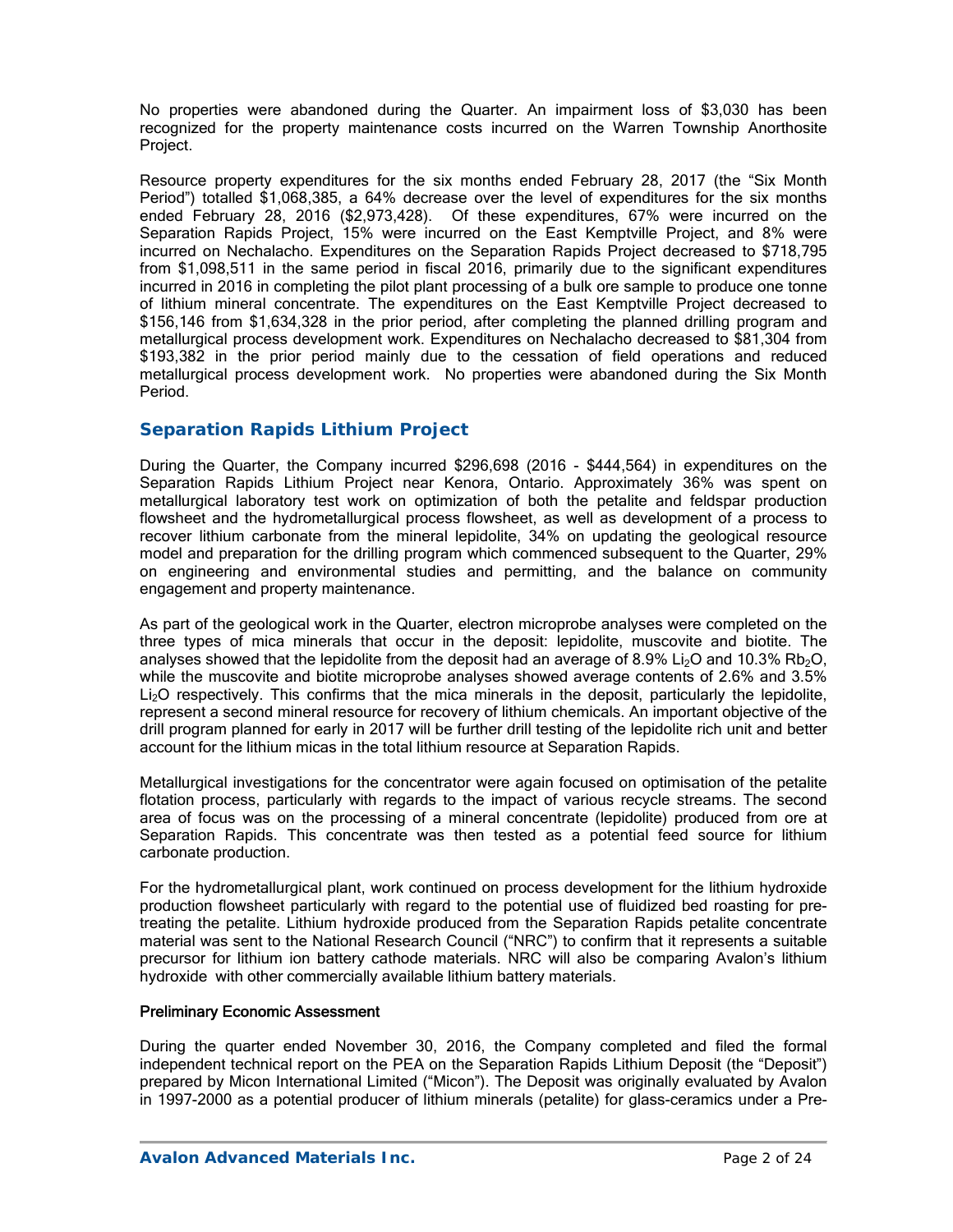feasibility Study ("2000 PFS") (also prepared by Micon) in 2000. The purpose of this 2016 PEA was to investigate the potential for recovery of a lithium product suitable for the battery market from the same lithium resource, and the results confirm a technically viable process and positive economics for the recovery of a battery-grade lithium hydroxide product from a petalite concentrate.

Please note that the PEA described herein is preliminary in nature, in that it includes inferred mineral resources that are considered too speculative geologically to have the economic considerations applied to them that would enable them to be categorized as mineral reserves, and there is no certainty that the preliminary economic assessment will be realized.

The PEA development model contemplates facilities located at two separate sites: an open pit mine and concentrator located on the Company's mining lease approximately 75 km north of Kenora, Ontario and a hydrometallurgical plant located at an industrial site near the city of Kenora.

The model was based on the resource defined for the 2000 PFS and assumed an open pit to a final depth of 260 metres providing 950,000 tonnes of mineralized plant feed per year for 10 years at an average diluted grade of 1.2%  $Li<sub>2</sub>O$ . The mineralized plant feed would be crushed and processed at a concentrator constructed at the mine site. At full production, this concentrator would produce an average of 144,400 tonnes per year of petalite concentrate and 100,000 tonnes per year of feldspar concentrate. The petalite would be transported by truck to the proposed hydrometallurgical plant presently contemplated for Kenora.

The hydrometallurgical plant site selected for the purposes of the PEA is in close proximity to sources of hydropower, natural gas and water needed for the processing of the petalite. The hydrometallurgical plant would have the capacity to produce an average of 14,600 tonnes per year of lithium hydroxide. The lithium hydroxide would be bagged at the hydrometallurgical plant and loaded on to rail cars for shipment to market.

Non lithium-bearing rock produced in the mining operation would be stored at the mine site for potential recovery of other industrial minerals or use as aggregate in the surrounding region. Tailings from both the concentrator and the hydrometallurgical plant would be stored in a tailings management facility located at the mine site. Future engineering, procurement and construction of both the concentrator and the hydrometallurgical plant would proceed in parallel. In addition to the feldspar, several other by-products are potentially recoverable from the lithium ore and these will be investigated in more detail following further market studies and process testwork.

The discounted cash flow ("DCF") analysis yielded a 19% internal rate of return ("IRR") on a pre-tax basis and a 16% IRR on an after-tax basis, assuming 100% equity financing. The Project's net present value ("NPV") at an 8% discount rate is \$343 million pre-tax and \$228 million after-tax. Total Project construction capital costs were estimated at \$514 million, which is inclusive of \$86 million in contingencies and \$7.0 million in sustaining capital. The average lithium hydroxide price assumption used for this PEA was US\$11,000/tonne and the CAD:USD exchange rate assumption was US\$1.00 = CDN\$1.30. At the production rate modelled for this PEA, the currently delineated lithium resource would support lithium production for at least 10 years. There is sufficient high quality feldspar (an industrial mineral) in the resource to support production for at least 20 years.

The PEA development model covers all aspects of project development, including mining, mineral concentration, and hydrometallurgical processing as well as all related infrastructure. The capital and operating cost estimates were developed by Micon from first principle capital quotations, estimates from suppliers, manufacturers, contractors and experience based on comparable operations in Canada and abroad. The capital and operating cost estimates were completed to a level consistent with an AACEI Class 4 estimate, with an intended level of accuracy of ±30%, based on Q3 2016 prices, excluding escalation. Currency is Canadian dollars unless otherwise stated.

### Mineral Resources

Mineral Resources are summarized in the tables below. Measured and Indicated Resources are estimated to total 8.0 million tonnes at a grade of 1.29% Li<sub>2</sub>O using a 0.6% Li<sub>2</sub>O cut-off grade. In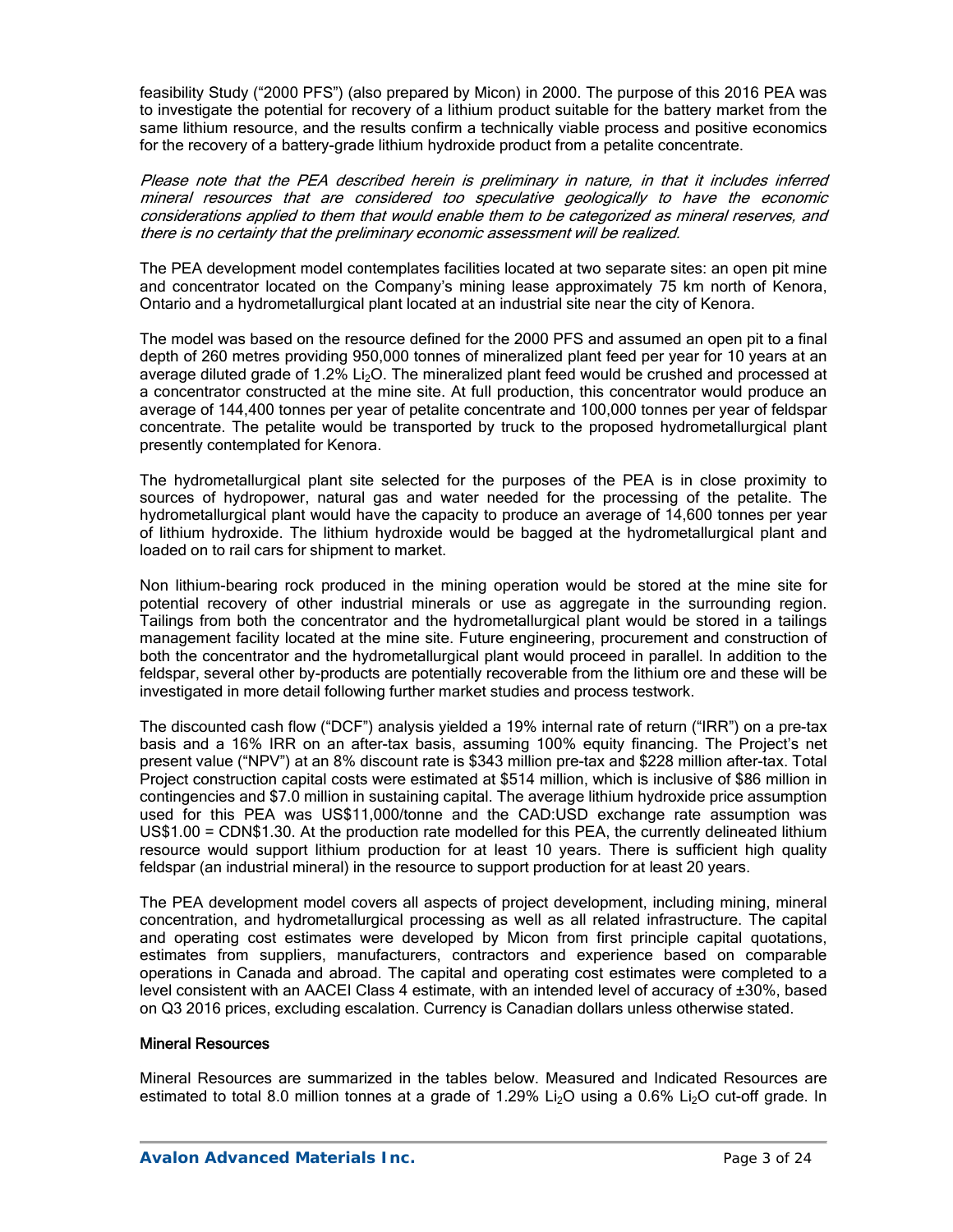addition, the Deposit includes an estimated Inferred Resource of 1.63 million tonnes at 1.42% Li<sub>2</sub>O. These resources also contain 39% feldspar.

The Deposit is hosted within a large, highly-evolved pegmatite body of the rare petalite sub-type, similar to the "Tanco" pegmatite: a rare metals producer located 60 km to the west at Bernic Lake, Manitoba. The Separation Rapids pegmatite forms a vertically-dipping body varying in thickness up to 70 metres and is traceable for approximately 1.5 km along strike. Unlike the Tanco pegmatite, it is highly deformed and was essentially flattened and stretched into its present sub-vertical orientation. The Deposit exhibits typical mineralogical zoning characteristics seen in other highly evolved rare metal pegmatites like Tanco, such as well-developed wall zones and a petalite-rich intermediate zone. Exploration potential exists to discover additional mineralogical sub-zones typical for such pegmatites enriched in other rare metals, notably tantalum and cesium. The Deposit has been partially delineated by exploration drilling over 500 metres of strike length to a depth of 260 metres, and is open for expansion.

The primary lithium bearing minerals in the deposit are petalite and lepidolite with minor spodumene. The feldspars include both albite and potassium feldspar. The other major rock-forming minerals are quartz and muscovite (also lithium-bearing). Accessory minerals include columbitetantalite, cassiterite, apatite and topaz. Results from 69 historic diamond drill holes totalling 10,152 metres were used to create a 3-D model of the host pegmatite.

| <b>Class</b>               | <b>Tonnes</b> | Li <sub>2</sub> O | <b>Total</b><br>Feldspar | $Ta_2O_5$ | Cs <sub>2</sub> O | Rb <sub>2</sub> O | SG   |  |
|----------------------------|---------------|-------------------|--------------------------|-----------|-------------------|-------------------|------|--|
|                            | (Mt)          | '%)               | '%)                      | (%)       | (%)               | (%)               |      |  |
| Measured                   | 4.03          | 1.32              | 39                       | 0.006     | 0.017             | 0.343             | 2.66 |  |
| Indicated                  | 3.97          | .26               | 39                       | 0.007     | 0.025             | 0.362             | 2.67 |  |
| Measured plus<br>Indicated | 8.00          | 1.29              | 39                       | 0.006     | 0.021             | 0.352             | 2.66 |  |
| Inferred                   | .63           | 1.42              | 39                       | 0.008     | 0.016             | 0.360             | 2.64 |  |

### Separation Rapids, Mineral Resource Estimate at 0.6% Li<sub>2</sub>O Cut-off Grade As at October 21, 2016

Notes:

- 1. CIM Definition Standards for Mineral Resources and Mineral Reserves, 10 May, 2014 were followed for this mineral resource estimate.
- 2. The Qualified Person for this mineral resource is David Trueman, Ph.D., P.Geo. (MB).
- 3. The resource estimate is constrained by a 3D geologic model of the mineralized material delineated in drilling programs completed in 1998-2001 for petalite.
- 4. Assay intervals for Li2O, Ta2O5, Cs2O and Rb2O were interpolated using the Inverse Distance Weighted method to create a 3D block model.
- 5. The resource cut-off grade of 0.6% Li<sub>2</sub>O was chosen to capture mineralization that is potentially amenable to mining, mineral concentration and off-site processing.
- 6. Li, Ta, Cs and Rb were originally analysed on all samples at XRAL Laboratory (Thunder Bay, Ontario) utilizing ICP (Li, Ta) and AA (RB and Cs) and check analyses completed at CHEMEX Laboratory (Don Mills, Ontario) utilizing AA (Li) and ICP (Rb).
- 7. As well as due diligence to verify historic data, Avalon completed additional check analyses of historic drill core in 2016 utilizing ALS Laboratory (Vancouver) with a combination of fusion and ICP (method CCP-PKG01). Included as QAQC procedures was a lithium rock standard within the check analysis batches.
- 8. Total Feldspar is the total of potassium feldspar (microcline) and sodium feldspar (albite) and the value reflects the mean and median value of all samples with quantitative mineralogy determined.
- 9. The percentage Total Feldspar is based on analyses completed utilizing X-Ray Diffraction and Qemscan instrumentation on samples representing all lithological subunits of the mineral deposit. These analyses were completed at Carleton University in 1999 (XRD) and ALS Global Laboratory in 2016 (XRD and Qemscan, Kamloops). This is supported by quantitative mineralogy of metallurgical samples determined at SGS (Lakefield) and Anzaplan (Germany)
- 10. All figures are rounded to reflect the relative accuracy of the estimates. Summation of individual columns may not add-up due to rounding.
- 11. Mineral Resources are not Mineral Reserves and do not have demonstrated economic viability. There is no certainty that all or any part of the Mineral Resource will be converted into Mineral Reserves.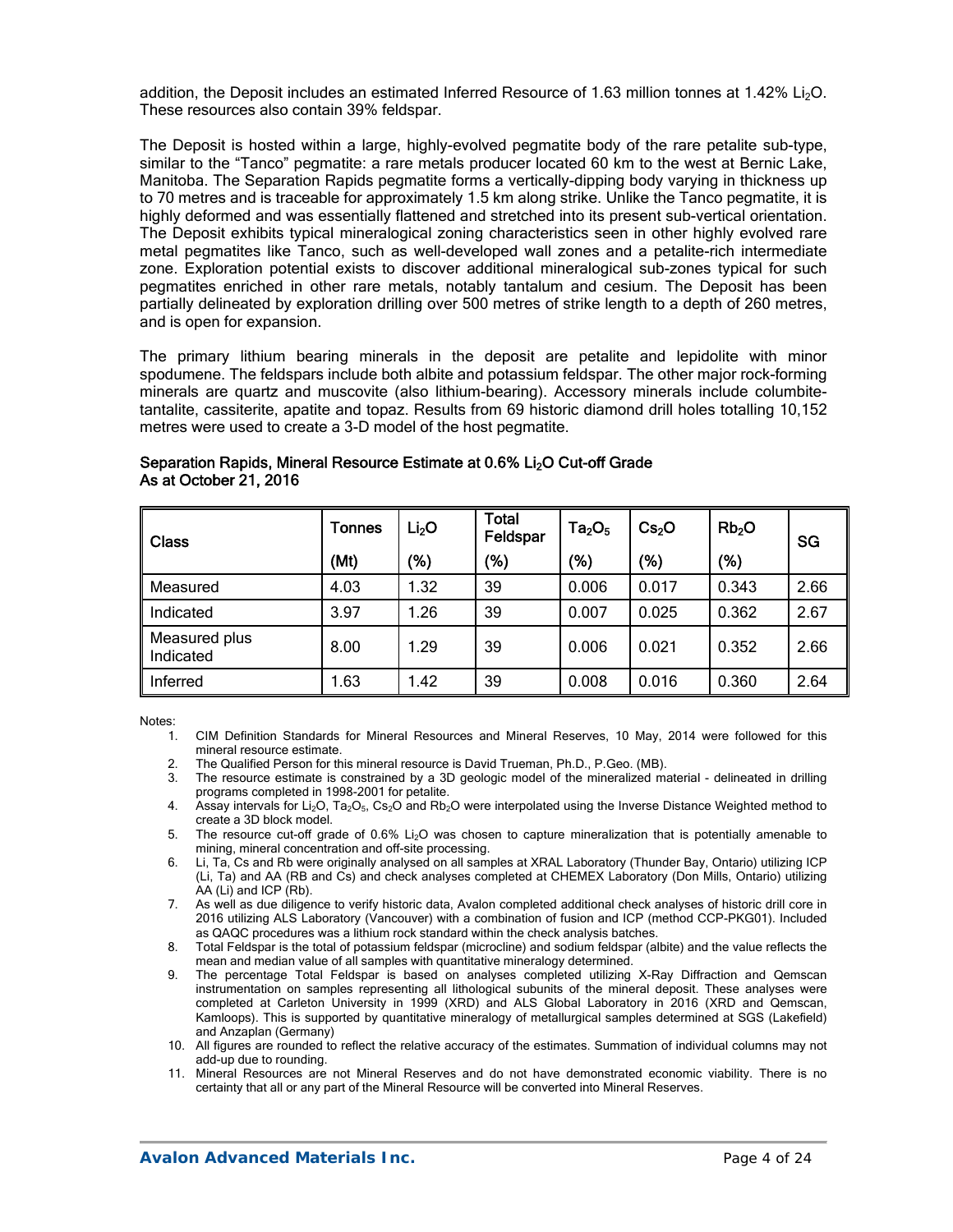12. In addition, while the terms "measured", "indicated" and "inferred" mineral resources are required pursuant to National Instrument 43-101, the U.S. Securities and Exchange Commission does not recognize such terms. Canadian standards differ significantly from the requirements of the U.S. Securities and Exchange Commission, and mineral resource information contained herein is not comparable to similar information regarding mineral reserves disclosed in accordance with the requirements of the U.S. Securities and Exchange Commission. U.S. investors should understand that "inferred" mineral resources have a great amount of uncertainty as to their existence and great uncertainty as to their economic and legal feasibility. In addition, U.S. investors are cautioned not to assume that any part or all of Avalon's mineral resources constitute or will be converted into reserves.

The model includes lithium resources with an average grade of below 1% Li<sub>2</sub>O. The lower grade lithium mineralization consists of a swarm of narrow lithium-bearing pegmatite dykes intruded into meta-volcanic rocks, where tests indicate the lithium resource can be pre-concentrated using optical sorting technology.

The resource block model has had an open pit mine design applied to it using Whittle Pit optimization resulting in 9.34 million tonnes of mineralized material at an average grade of 1.22% Li<sub>2</sub>O within the pit. The pit has a strip ratio of 1:5.6, resulting in 52 million tonnes of waste rock for stockpiling for use as aggregate. For the purpose of the PEA, the mine depth was limited to 260 metres.

The mine design has not been optimized and the appropriate timing to transition the operation to underground mining has yet to be determined. Further drilling is designed to identify additional resources at depth (as well as along strike) which would create the opportunity to include an underground mining operation in the development model.

### Optimization Opportunities and Next Steps

With the completion of a positive PEA on lithium hydroxide production, next steps are oriented primarily toward optimizing the process flowsheets and gathering all the technical information needed to design a demonstration scale pilot plant facility. This facility will generate samples of all the potential mineral and chemical products for customer evaluation and acceptance. It will also provide the data needed to complete a definitive feasibility study and design the commercial-scale production facility. Commercial operations could begin as early as 2020-21. The key factors going forward influencing the timely execution of the Project are: securing sufficient product offtake commitments to support Project financing; the availability of sufficient equity and/or debt financing and receipt of all requisite operating permits and approvals.

Avalon is carrying out additional drilling with the objective of increasing the mineral resources and better quantifying the lithium mineralogy in the resource, while continuing to optimize metallurgical processes to confirm design parameters and product properties. While the economics contained in the PEA are positive, ongoing metallurgical process development work, engineering and market research have identified opportunities to improve the overall Project economics or reduce Project risk. These include:

- Recovery of lithium from other lithium-bearing minerals in the resource, notably lepidolite, a lithium mica occurring in distinct sub-zones separate from the petalite resource;
- Defining a low-cost, clean energy solution for the operations;
- Improvements in lithium recovery rates in the flotation process and in the hydrometallurgical plant while maintaining high product quality;
- Expansion of feldspar markets through product research and market development work;
- The recovery of high purity silica and tantalum by-products;
- Integrating the production of petalite concentrate for glass-ceramics customers into the development model;
- Completion of a draft Project Description for use in engagement with indigenous communities, regulators and other stakeholders;
- Identification and completion of any additional environmental baseline studies required leading to the completion of the final Project Description that will start the formal permitting process; and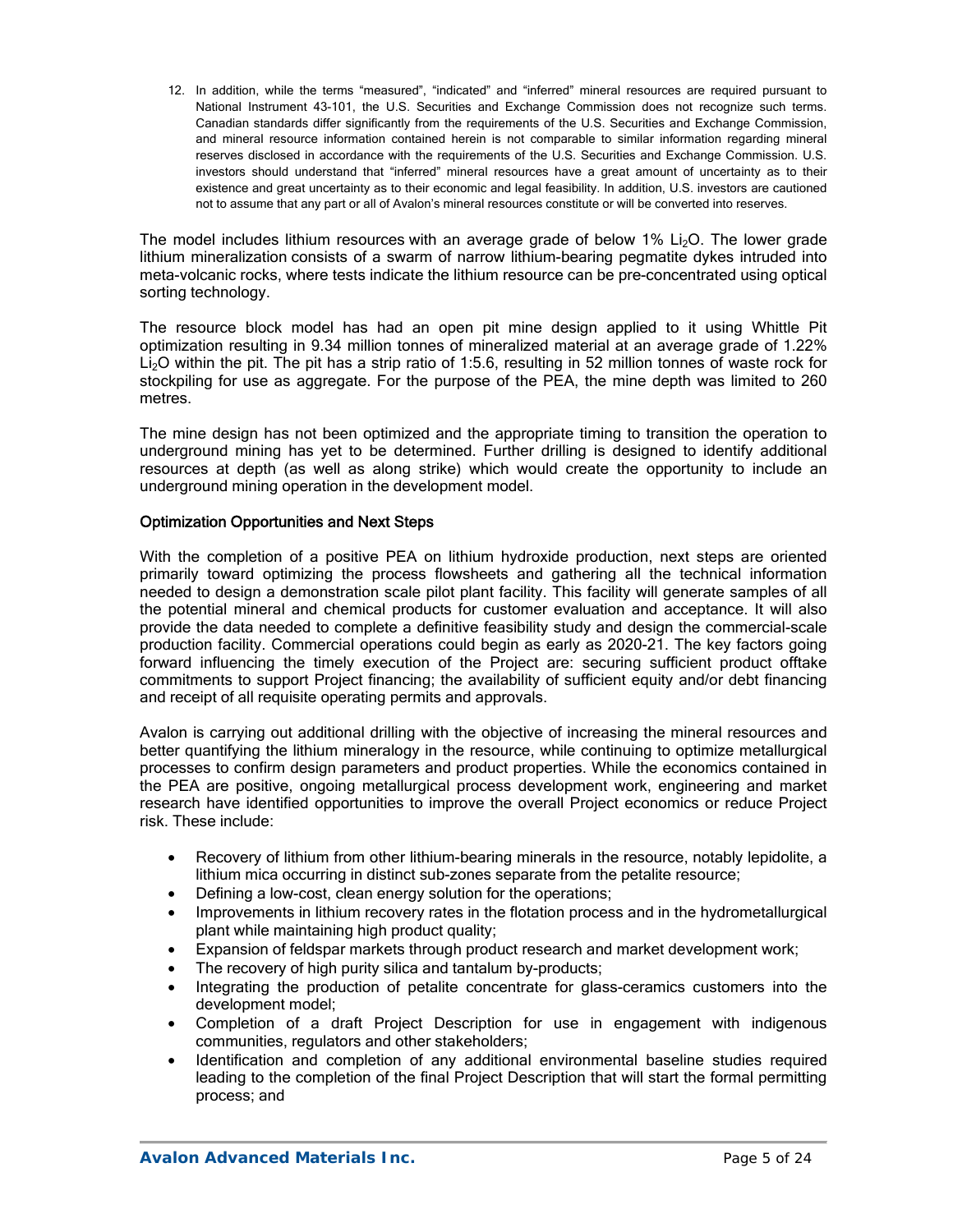• Obtaining the required permits and regulatory approvals.

The development model presently contemplates connection to the hydro-electric grid near the Whitedog power generation station at a cost of \$11 million, including construction of a 25 km power transmission line and substation. The Company has begun to investigate the potential to meet the power needs for the mine and concentrator (estimated at 5 MW) using local low-cost, run-of-river power generation supplemented by renewable energy delivered by an independent energy company. An initial reconnaissance study has identified a promising site on the river close to the Deposit capable of meeting most of the operation's energy requirements at a lower total cost.

### Lithium and Feldspar Markets

#### Lithium Compounds for Batteries

The demand for lithium chemicals, such as lithium carbonate and lithium hydroxide, has been growing rapidly in recent years, driven predominantly by lithium ion rechargeable battery technology now in high demand for electric vehicles and other energy storage applications. Current projections indicate continued growth in lithium demand from the battery sector for the foreseeable future. Because lithium is marketed in different forms, (including lithium minerals used in glass and ceramics) aggregate lithium demand and supply is usually expressed in terms of lithium carbonate equivalent ("LCE").

It is clear that new lithium supply sources will be needed to meet the growing demand for batteries for electric vehicles. The Separation Rapids Lithium Project will be well-situated to serve new battery production facilities contemplated in North America. Just one well-known example, the lithium battery Gigafactory of Tesla Motors Inc. in Nevada scheduled to begin production in 2017, is expected to consume up to 25,000 tonnes per year of lithium hydroxide after it has reached full production.

For the purposes of its PEA, Avalon used a price assumption of US\$11,000 per tonne FOB plant for lithium hydroxide consistent with price forecasts developed in mid 2016 by Roskill Information Services. Prices as reported by other services such as Benchmark Minerals Intelligence, have continued to escalate since that time due to rapidly growing demand from battery makers.

### Feldspar

Feldspar is an industrial mineral used commonly in the manufacture of glass and ceramics. Feldspar is also used as a filler and extender in the production of paints, plastics and rubber. The glass market for feldspar in the United States represents the largest market at around 68%, while ceramics account for 23% and filler and other applications represent less than 10%. Market access depends upon product quality and freight costs to individual markets.

Pricing for feldspar in the USA currently ranges from US\$175/tonne to US\$250/tonne FOB plant. Avalon has based the feldspar revenue calculations for its PEA on a conservative price assumption of US\$170/tonne FOB Separation Rapids plant.

### Environmental Assessment and Community Engagement Update

Avalon is committed to developing the Project based on modern Corporate Social Responsibility ("CSR") principles and reporting on its performance in its annual Sustainability Reports. These CSR principles include commitments to minimize environmental impacts, ensuring the health and safety of employees, maximizing benefits for local communities and providing full transparency in its social and environmental performance. The Company and the Project are well known in the local community.

A detailed environmental baseline study was updated in 2007 and work has been ongoing to further update this study to align it with recent regulatory changes. Following some additional baseline work to validate the 2007 study, a detailed project description and Environmental Impact Assessment will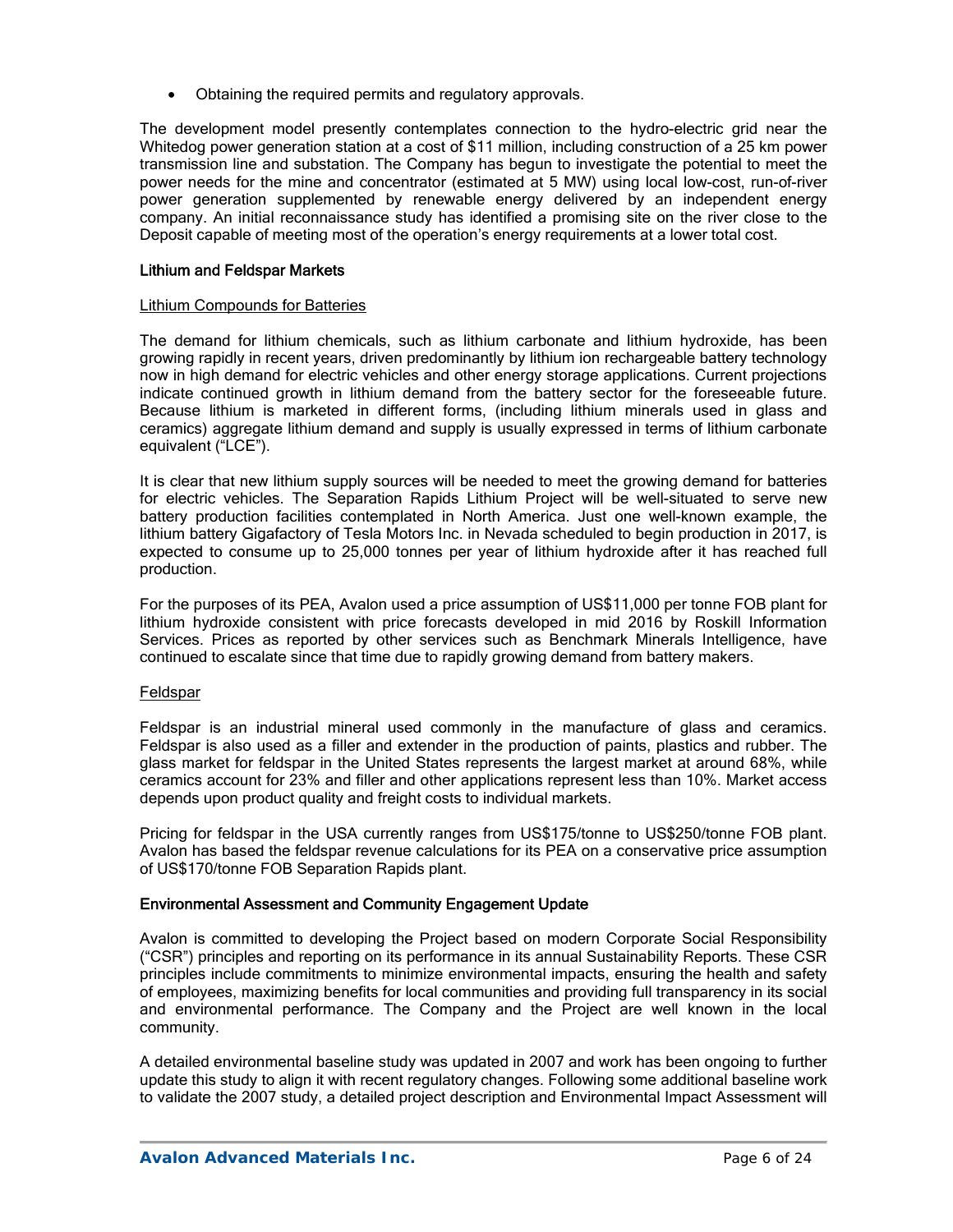be produced in consultation with regulators, Indigenous Peoples and other communities of interest. Initial studies suggest that aggregate stockpiles, tailing and concentrate storage areas will not contribute effluents of environmental concern. Dry stacking of tailing and concentrates will minimize long term storage risk, water use and optimize effluent quantity. A draft project description will be finalized in the next quarter for engagement with aboriginal communities, regulators and stakeholders to discuss concerns, identify gaps in the baseline study if any, and complete additional environmental baseline work to validate the historical baseline. A final project description is targeted for early in Q3, which is the formal start of the permitting process.

The Project is located in the traditional land use area of the Wabaseemoong Independent Nations ("WIN") for which they have stewardship under an agreement with the Province. The Company first signed an MOU with WIN in 1999 which was renewed when the Project was re-activated in 2013. Avalon management has been keeping WIN leadership informed on Project activities and remains committed to fulfilling its community consultation obligations and partnering with WIN on Project business opportunities. The Company has also initiated dialogue with the Métis Nation of Ontario who holds Aboriginal rights in the area.

Unless otherwise noted, the technical information on the Separation Rapids Lithium Project has been reviewed and approved by the Company's Senior Vice President, Metallurgy and Technology Development, Mr. David Marsh, FAusIMM (CP), ), or Dr. William Mercer, PhD, P.Geo. (Ontario), P. Geo. (NS), Vice President, Exploration, who are both Qualified Persons under NI 43-101.

## **Nechalacho Rare Earth Elements Project**

Expenditures during the Quarter totalled \$28,263 (2016 - \$81,263), which were primarily incurred on further laboratory analysis for samples collected during the October 2016 site visit.

The Nechalacho Project is located at Thor Lake in the Mackenzie Mining District of the Northwest Territories ("NWT"), about 5 kilometres north of the Hearne Channel of Great Slave Lake and approximately 100 kilometres southeast of the city of Yellowknife. The property is comprised of five contiguous mining leases totalling 10,449 acres (4,249 hectares) and three claims totalling 4,597 acres (1,869 hectares). The leases are subject to one underlying 2.5% Net Smelter Returns ("NSR") royalty agreement. Avalon has the contractual right to buy out this royalty on the basis of a fixed formula, which is currently approximately \$1.4 million and which will increase at a rate equal to the Canadian prime rate until the royalty is bought out.

The property is situated in an area referred to as the Akaitcho Territory, an area which is subject to comprehensive native land claim negotiations between the Government of Canada and the Treaty 8 Tribal Corporation, which consists of the Yellowknives Dene First Nation ("YKDFN"), the Deninu K'ue First Nation ("DKFN") and the Lutsel K'e Dene First Nation ("LKDFN"). The Company has signed an Accommodation Agreement with the DKFN. The Company also recognizes that the Tłįcho First Nation ("TFN") has a settled land claim with the Government of Canada which provides for certain harvesting rights in the area of the Nechalacho site. The general area around the Nechalacho site is subject to Aboriginal rights asserted by two Métis organizations: the Northwest Territory Métis Nation ("NWTMN") and the North Slave Métis Alliance ("NSMA"). During 2014, Avalon concluded a Participation Agreement with the NWTMN and commenced discussions with the NSMA.

Since the completion of the Feasibility Study ("Nechalacho FS") in April, 2013, the Company has been engaged in metallurgical test work with the objective of optimizing the process flowsheets to improve recoveries and reduce costs. This involved introducing efficiencies to the Concentrator flowsheet, and designing a new flowsheet for the Hydrometallurgical Plant involving an alkali cracking process for treatment of the rare earth mineral concentrate as an alternative to the sulphuric acid bake process contemplated in the Nechalacho FS. The alkali cracking process enables recovery of 90% of the heavy rare earth elements ("HREE") in the flotation concentrate, compared to 52% recovery contemplated in the Nechalacho FS using the sulphuric acid bake process. In addition, the alkali cracking process allows for the recovery of zirconium in a form for which there are established markets.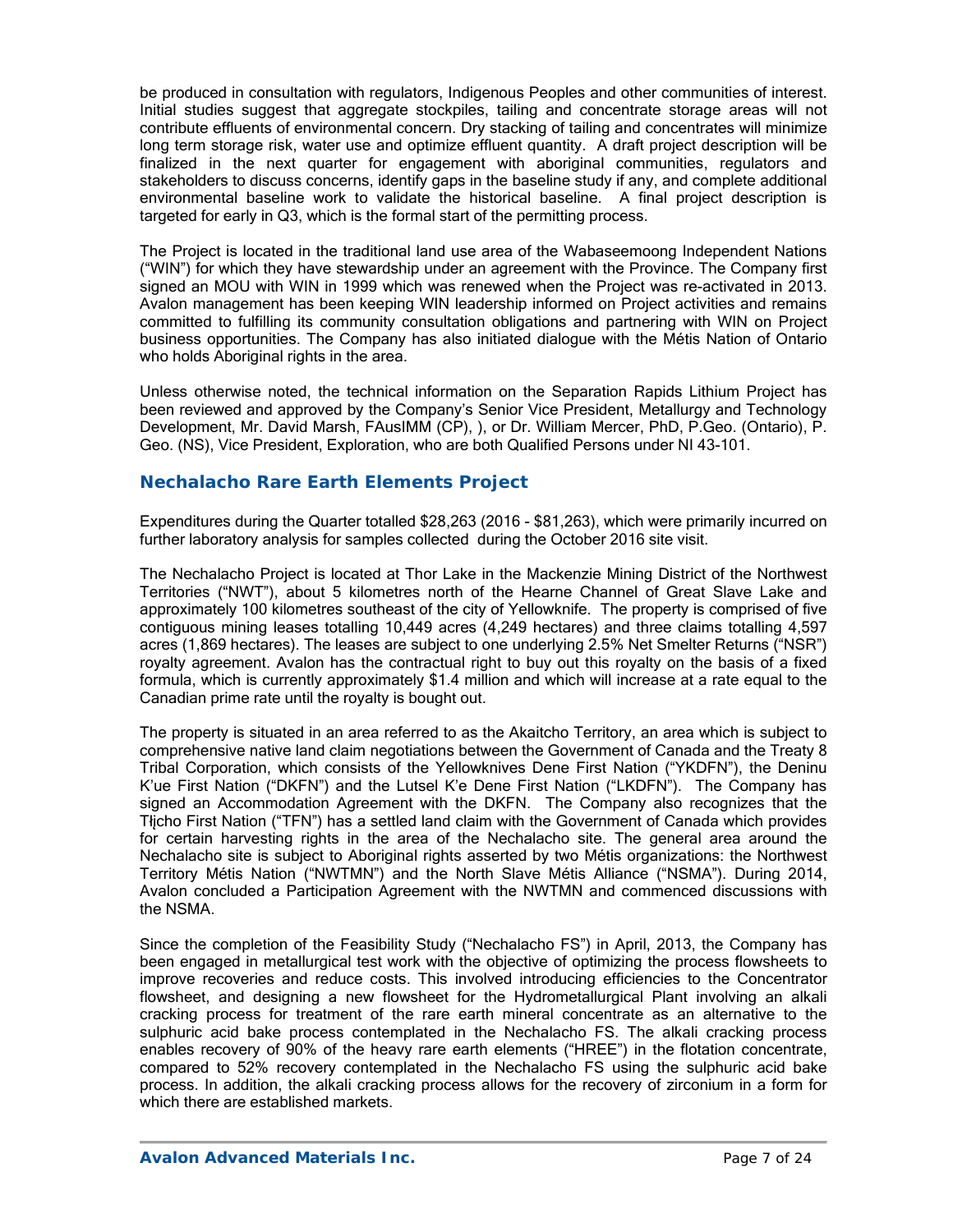Optimization of the alkali cracking process flowsheet is substantially complete except for finalizing certain details around reagent recovery and recycling. Work here has indicated an 80% reduction in hydrochloric acid, 90% reduction in magnesium oxide and almost 100% reduction in calcium carbonate consumption compared to the Nechalacho FS could be achievable along with associated sustainability benefits. The new potential flowsheet also successfully suppresses the precipitation of cerium and separates the lanthanum, both of which dilute the value of the mixed HREE product.

The only metallurgical testwork investigations conducted over the 12 months ended August 31, 2016, relates to the recovery of zirconium and production of marketable quality zirconium basic sulphate ("ZBS") and zirconium oxychloride ("ZOC") products. Reworking of the process design criteria, plant designs and cost estimates for both the Concentrator and Hydrometallurgical Plant, along with any revisions to the mine plan, are continuing to be developed internally.

A further integrated pilot plant campaign has been planned but will only proceed when funding becomes available. This is designed to fully evaluate process performance particularly with the incorporation of the acid/reagents recovery circuits and associated recycle streams and would include all unit operations from crushing of ore right through to the generation of a mixed rare earth precipitate. The total bulk sample of ore required for this pilot plant is approximately eight tonnes. This material is being stored in Yellowknife until such time as the funding becomes available to proceed with the pilot plant work, presently estimated at approximately \$4.0 million. There is no firm timeline for when this work will be carried out. In the meantime, the Company continues to monitor various academic research initiatives into new and more efficient rare earth extractive technology through its continuing participation in Canadian Rare Earth Elements Network.

While permits for pre-construction work are already in place, the process to obtain a Class A Water License and Land Use Permit authorizing mine construction, operation and closure activities is presently on hold but it can be accelerated again at any time with the expectation that it would then be completed in approximately 4-6 months. The Company may consider doing this in 2017 if funding is available and circumstances are favourable. Reporting continues as required under the existing permits with the Mackenzie Valley Land and Water Board. The extension of the existing exploration permit was approved during 2016 to maintain existing site facilities in preparation for future activities. Avalon continues to monitor and participate in discussions around proposed regulatory changes in the NWT that could affect the Company's future development plans. Permits for the quarry and airstrip extensions have been allowed to lapse until such time as they are needed, and can easily be re-obtained. Avalon continues to engage with the government of the NWT on regulatory development and issues of concern for our aboriginal partners such as the development of the Caribou Management Plan.

The key factors going forward which influence the Nechalacho Project schedule, all of which are somewhat dependent on one another, are: securing one or more strategic or financial partners; securing sufficient binding agreements for offtake to support project financing, the availability of equity and debt financing at a reasonable cost and the receipt of all requisite construction and operating permits.

There are three mineralized zones on the property immediately north of Thor Lake with geology similar to classic pegmatite deposits, referred to historically as the R-, S- and T-Zones. It was known that these zones contain lithium-bearing minerals but no systematic mapping and sampling had been conducted prior to the October 2016 site visit. The work in this short program concentrated on the S Zone, which is exposed in outcrop and old trenches. Continuous chip samples were collected in the trenches and thirteen selected samples sent for analysis as an initial test for lithium enrichment. The remaining samples will be analyzed in the next phase of analytical work. The thirteen initial samples were submitted to ALS Global Laboratory in Yellowknife for preparation and analysis yielding encouraging results. The average Li<sub>2</sub>O content of all thirteen samples was 1.0% Li<sub>2</sub>O with two samples containing over 2% Li<sub>2</sub>O. Understanding of the overall distribution of lithium in the S Zone will improve with further analytical work and mineralogical studies.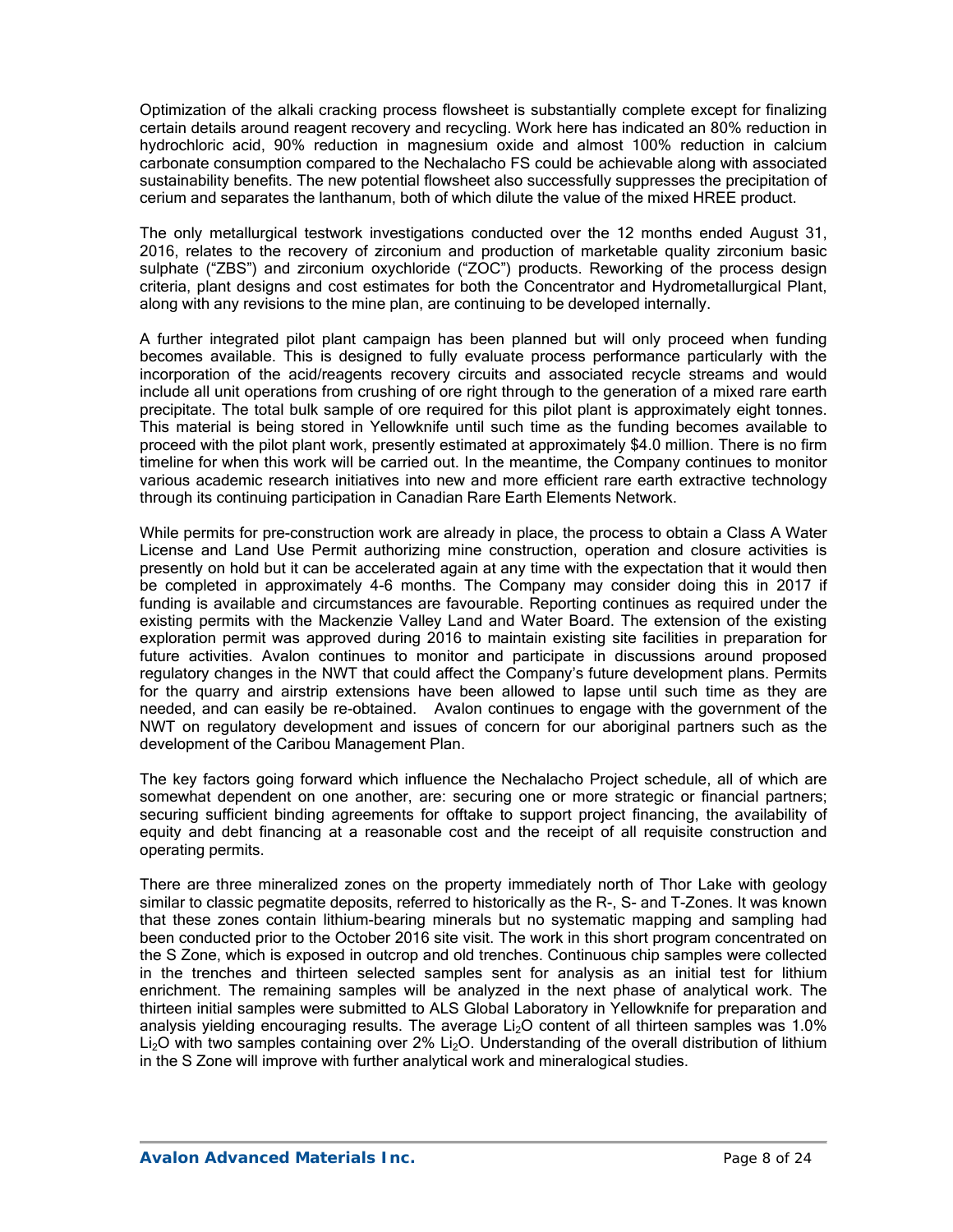The Nechalacho property hosts a variety of rare metals resources, any of which could become of interest for development as demand warrants. The Company continuously monitors these markets.

Unless otherwise noted, the technical information on the Nechalacho Project has been reviewed and approved either by the Company's Senior Vice President Metallurgy and Technology Development, Mr. David Marsh, FAusIMM (CP), or Dr. William Mercer, PhD, P.Geo. (Ontario), P. Geo. (NWT), Vice President, Exploration, who are both Qualified Persons under NI 43-101.

## *East Kemptville Tin-Indium Project*

The Company incurred \$75,451 (2016 - \$482,727) in expenditures during the Quarter on the East Kemptville Project in Yarmouth County, Nova Scotia. Approximately 64% of these expenditures were incurred on metallurgical testwork and preliminary evaluation of the economics of a small scale development scenario involving the processing of surface ore stockpiles, 27% of the expenditures were spent on geological studies, and the balance of the expenditures were incurred primarily on environmental studies.

The Company holds mineral rights at East Kemptville through a "Special Licence", a form of mineral tenure granted by the Province of Nova Scotia in circumstances where there is a history of previous industrial land use activity (such as mining) in the area of interest. It does not immediately convey surface land rights and, accordingly, access must be arranged with the permission of surface rights holders (which was done in 2014 and renewed for 2015). Ultimately, with the completion of a feasibility study and related environmental assessment work, a form of mining lease is obtainable from the government to secure the requisite surface land rights. Negotiations with the surface rights holders toward securing full tenure to the East Kemptville site are ongoing following the completion of a detailed due diligence review at year end.

The Company first acquired a Special Licence at East Kemptville in 2005 and it has been subsequently renewed multiple times while the Company negotiated access to the site. During the quarter ended May 31, 2015, by Order in Council, the Government of Nova Scotia approved an application for a new Special Licence reflecting the entire original mine site. The new Special Licence has a term of three years beginning February 2, 2015 and includes an obligation to incur \$5.25 million in expenditures by January 31, 2018 (of which \$3,005,455 had been incurred by February 28, 2017). It is renewable for an additional two one-year periods. The total area covered by the new Special Licence is 2,880 acres.

During the Quarter, efforts were focused on completing ongoing metallurgical process optimization and preparing an internal study on the economic viability of re-developing the site at a small-scale by focusing on the low-grade stockpile material. In addition, representative check samples and bulk samples were collected from the low-grade stockpile to confirm grades and for metallurgical testwork. A drilling program is tentatively planned in 2017 to more systematically sample the stockpile and map the internal grade distribution in more detail. This information will be included in a future resource update.

Recent work has confirmed the potential for the small scale development scenario. The model contemplates processing of almost 6 million tonnes of surface ore stockpiles at the rate of 100 tonnes per hour ("tph") for the recovery of a tin concentrate through a small, modular-designed gravity process plant. Further testwork on a simple gravity only circuit has been completed using stockpiled ore and has demonstrated that a tin recovery of +/-60% is achievable by such a flowsheet. The initial concentrate produced was 44.6% tin but this was increased to 68% by flotation to remove the contained sulphides. This scenario offers the potential for near term production at a relatively low capital expenditure with low environmental impact by taking advantage of existing tailings management facilities. Processing of the stockpiles would also contribute to the long term environmental remediation of the site. Operating life could potentially be extended by the subsequent processing of high grade, fresh ore from the Baby Zone and Main Zone pits as well as from other lower grade surface stockpiles.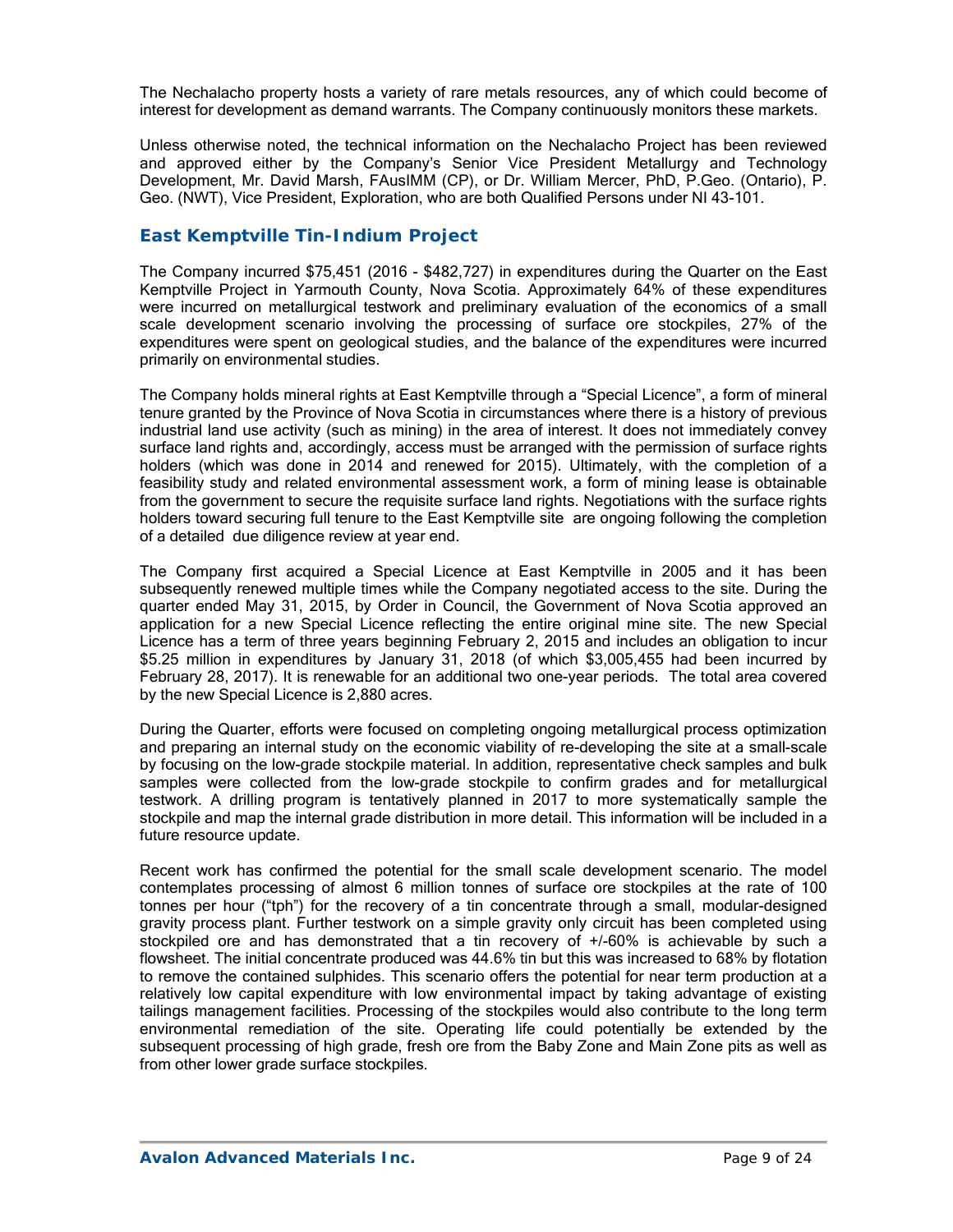Avalon has begun commercial discussions with several parties interested in new sources of supply of tin concentrate or interested in tin development opportunities. Samples of the stockpiled ore have been sent to one interested party and others are waiting for tin concentrate samples.

Environmental studies are examining the nature of the waste material generated from renewed operations, as well as the conditions required for bringing the existing operation into readiness for future production. These studies included work on future closure strategies and baseline studies such as species at risk surveys and studies on effluent chemistry management. Opportunities have now been identified to significantly reduce the existing site environmental and associated financial liabilities through innovative management of future waste rock and tailings and through the processing of mineralized material presently stored on surface that is contributing to water treatment requirements. These are anticipated to significantly reduce or eliminate the need for ongoing site care and maintenance. The detailed due diligence review of the historic environmental liability, led by Mark Wiseman, Vice-President, Sustainability, related to the acquisition of the surface rights was completed with no fatal flaws identified.

Unless otherwise noted, the technical information on the East Kemptville Tin-Indium Project has been reviewed and approved either by the Company's Senior Vice President Metallurgy and Technology Development, Mr. David Marsh, FAusIMM (CP), or Dr. William Mercer, PhD, P.Geo. (Ontario), P. Geo. (NS), Vice President, Exploration, who are both Qualified Persons under NI 43- 101.

## *New Brunswick Tin Exploration Project*

### Mount Douglas Tin-Tungsten Property

During the year ended August 31, 2016, the Company entered into an option agreement to earn a 100% interest (subject to a 2.0% NSR, which can be bought back for \$1.0 million) in certain mineral claims located in Charlotte County, New Brunswick. To keep the option in good standing, the Company is required to incur exploration expenditures of \$75,000 by October 28, 2016 (which had been incurred by October 28, 2016) and make cash payments totalling \$120,000 over five years (of which \$10,000 had been paid by February 28, 2017, with the next payment of \$20,000 being due by October 28, 2017).

During the Quarter the Company incurred \$58,348 in expenditures (net of \$24,000 funded by the New Brunswick Junior Mining Assistance Program) on the Mount Douglas property (2016 - \$12,618). The expenditures were primarily incurred on the preliminary drilling program that was completed during the Quarter.

The preliminary drilling program which totaled 350 metres in five short holes was completed on December 23, 2016. The program was designed to test three new target areas where tin-tungsten mineralization had been identified in outcrop and boulders. These targets were confirmed by sampling done by Avalon in 2015 that indicated an average of 0.25% tin in the Pocologan Zone (22 samples) and 0.18% tin (8 samples) and 0.24% tungsten (10 samples) in the Lake Anthony Brook Zone. These occurrences had never been previously drilled. The drill results showed that the highest tin concentrations are present as 0.13% Sn over 0.38 m thick in a pyrite and quartz vein at 27.5 m depth in drill hole MD-16-04, and 0.24% Sn over 1.75 metres in a quartz-pyrite vein at the top of drill hole MD-16-01 at 7.25 metres depth. No significant tungsten anomalies were intersected. One significant area of tin anomalies in boulders was not drill tested and further geological work in the summer of 2017 is planned to investigate the possible source area of the boulders which transported in nature.

Unless otherwise noted, the technical information on the Mount Douglas property has been reviewed and approved by Dr. William Mercer, PhD, P.Geo. (Ontario), P. Geo. (NS), Vice President, Exploration, who is a Qualified Person under NI 43-101.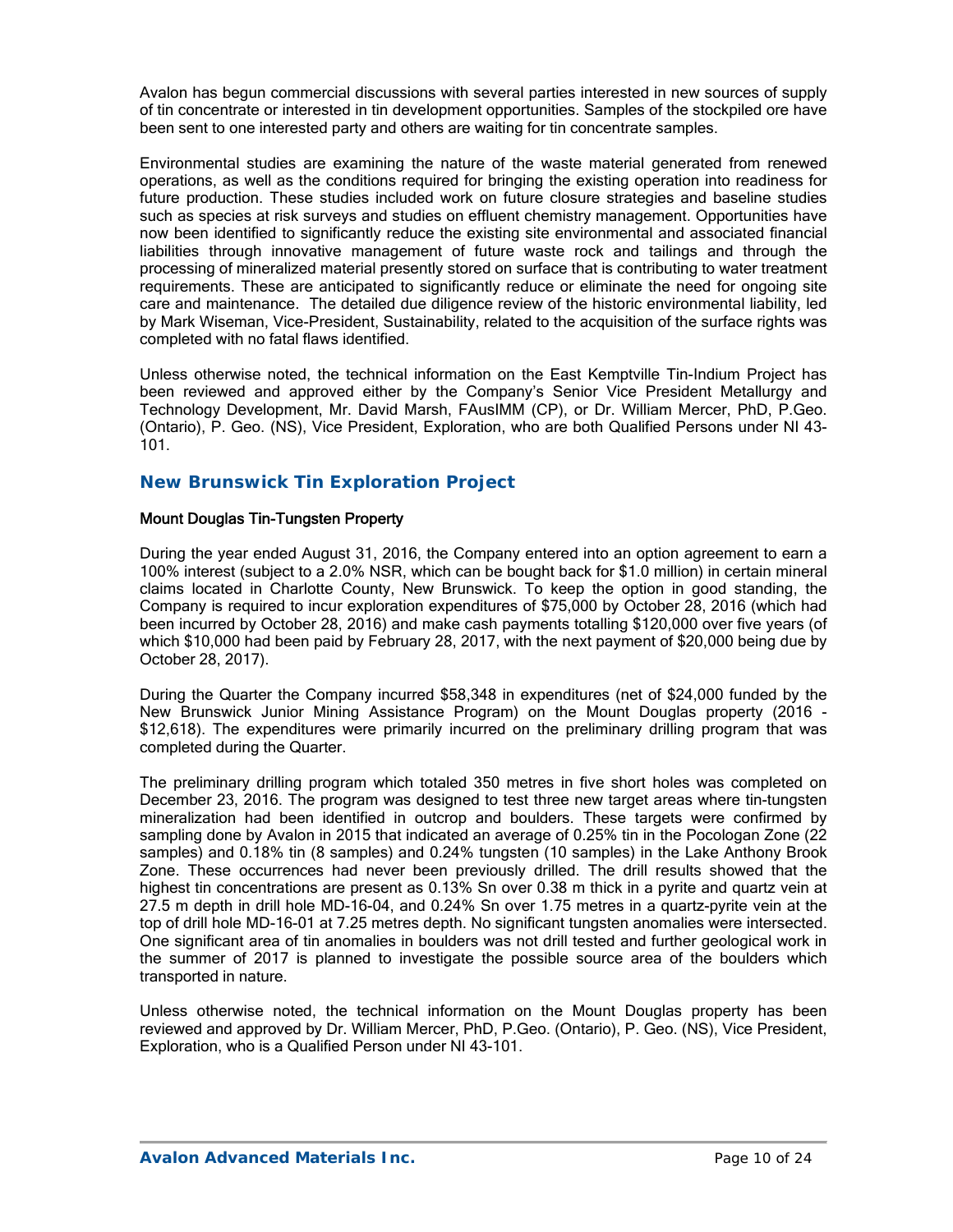## *Other Projects*

The Company did not complete any work on any of its other projects during the Quarter except for mineral Qemscan analysis which determined the mineral host for cobalt on its Mascarene cobaltcopper-nickel prospect (the "Mascarene Cobalt Prospect") to be a mineral related to pyrite but with high cobalt and nickel contents. Expenditures during the Quarter at Mascarene totaled \$3,933.

# **Corporate Social Responsibility ("CSR")**

During the quarter ended November 30, 2016, the Company released its fifth comprehensive Sustainability Report. The 2016 Sustainability Report is available for download on the Company's website at: http://www.avalonAM.com

The 2016 Sustainability Report was prepared in accordance with the Global Reporting Initiative ("GRI") Version 4 guidelines for core reporting.

The 2016 Report incorporates a self-assessment of Fiscal 2016 performance and sets targets for 2017 against the applicable Mining Association of Canada's 'Toward Sustainable Mining' indicators.

In addition to the Company's safety performance, the report includes many other positive accomplishments such as energy efficiency initiatives, community outreach, and metallurgical process improvements that contribute to improved environmental performance. Avalon is committed to working closely with its Aboriginal partners to create lasting economic and social benefits in the communities. In addition to its partners in the NWT, dialogue has been initiated with the Acadia First Nation in Nova Scotia as it relates to the East Kemptville Project and with Wabaseemoong Independent Nations ("WIN") and Métis Nation of Ontario with respect to the Separation Rapids Lithium Project.

To provide independent advice as to the efficacy of the Company's CSR work, the Company maintains an independent Sustainability Advisory Committee ("SAC") that meets intermittently to review all of the Company's sustainability-oriented work at all its projects. A meeting was held during Q4 fiscal 2016.

In recognition of its sustainability efforts, Avalon has been recognized for the second straight year by *Corporate Knights*' 2016 Future 40 Responsible Corporate Leaders in Canada, from a shortlist of 107 eligible small and mid-cap organizations.

## **Administration and Other**

Corporate and Administrative expenses totalled \$665,406 during the Quarter, a 25% decrease over the amount incurred during the comparative quarter in fiscal 2016 (\$881,972). This decrease reflects the Company's increasing effort to reduce its overhead costs. The main areas of decreased operating expenses for the Quarter were salaries and benefits, filing and transfer fees, and expenses on public and investor relations.

Salaries and benefits for the Quarter decreased by approximately 26% to \$311,756 compared to \$422,053 for the same quarter in fiscal 2016. This decrease is primarily related to reduced staffing levels and to the decrease in the provision for accrued vacation days.

Filing and transfer fees decreased by 13% to \$73,080 during the Quarter compared to the same quarter in fiscal 2016. The decrease is primarily related to the decrease in annual listing fees paid due to the Company's move to the OTCQX Best Market from the NYSE MKT in December 2015 and cost savings achieved on mailing of the materials for the Company's 2017 AGM.

Expenses on public and investor relations decreased by \$52,060 (36%) to \$92,134 compared to the same quarter in fiscal 2016. The decrease is primarily related to the decreased amount of work provided by consultants. Higher consulting fees were incurred in the same quarter in 2016 for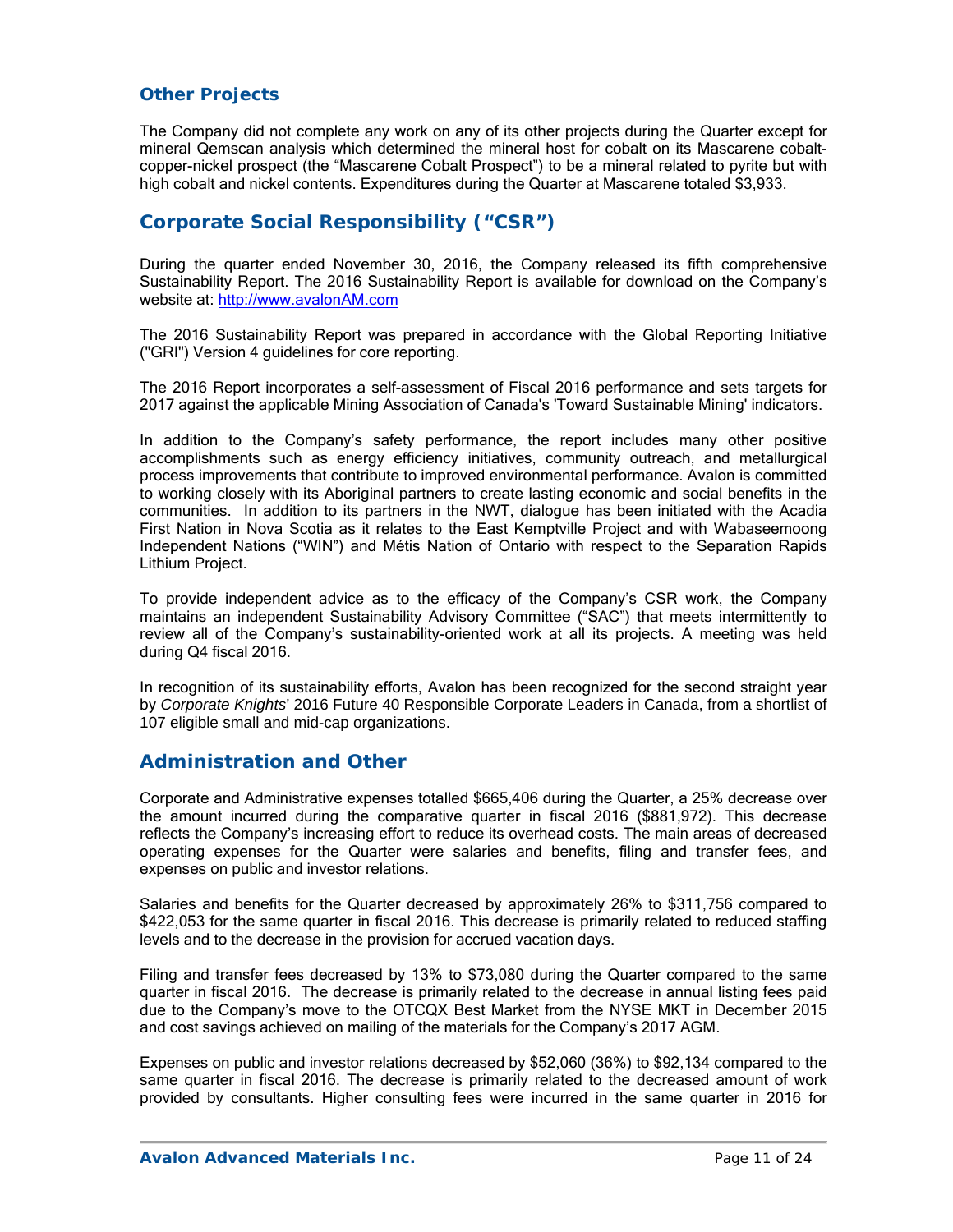investor relations activities to build investor awareness about the Company's shift in focus back to its lithium business and the Company name change which was approved by shareholders in February 2016. Investor relations activities during the Quarter included a two-day road-show in southern California and other miscellaneous local investor presentations. Subsequent to the end of the Quarter, the Company participated in the annual PDAC Investors Exchange in Toronto, presented to an investor group in Montreal and carried out two-day road shows in New York, Boston and South Florida.

Share based compensation during the Quarter was a net recovery of \$41,051 compared to an expense of \$115,930 for the same quarter in fiscal 2016. This decrease is primarily related to the reversal of the share based compensation of \$117,960 previously recognized on unvested stock options that were canceled and expired, and the decreased number of options earned during the Quarter compared to the same quarter in fiscal 2016.

Lower cash balances resulted in interest income decreasing to \$2,544 for the Quarter compared to \$7,683 for the comparative quarter in fiscal 2016.

For the Six Month Period, corporate and administrative expenses totalled \$1,440,489 compared to \$1,821,575 for the same period in fiscal 2016. The main areas of decreased operating expenses for the Six Month Period were salaries and benefits, legal and related advisory fees, audit assurance and related services, insurance expense, filing and transfer fees, marketing and sales expenses, and expenses on public and investor relations.

Consistent with the Quarter and for similar reasons, salaries and benefits for the Six Month Period decreased by approximately 24% to \$694,070, compared to the same period in fiscal 2016.

Legal and related advisory fees decreased by 60% to \$15,990 during the Six Month Period compared to the same period in fiscal 2016. As part of its continuing effort to reduce costs, more routine matters and filings are now handled in-house.

Fees for audit assurance and related compliance services for the Six Month Period decreased by approximately 34% to \$40,771 compared to the same period in Fiscal 2016. The decrease is primarily related to the elimination of quarterly financial statement review services and related compliance services in Q2 of fiscal 2016 to conserve cash resources as these services are no longer required following the expiry of the 2013 shelf prospectus in October 2015 and after the Company became a "non-accelerated filer" in the US under the Dodd-Frank Wall Street Reform and Consumer Protection Act of 2010.

Insurance expenses decreased by approximately 23% to \$65,406 compared to the same period in Fiscal 2016. This decrease is related to the reduction to the directors' and officers' liability insurance coverage from \$30,000,000 to \$20,000,000 for the 2016/2017 policy year.

Consistent with the Quarter and for similar reasons, filing and transfer fees decreased by 19% to \$113,081 during the Six Month Period compared to the same period in fiscal 2016.

Marketing and sales related expenses decreased by \$17,545 (45%) during the Six Month Period compared to the same period in fiscal 2016, which primarily related to the decrease in fees paid to consultants in assisting the Company in sales and market development and government relations work. This was achieved by performing a higher portion of the work in-house.

Consistent with the Quarter and for similar reasons, expenses on public and investor relations decreased by \$37,211 (13%) to \$245,529 compared to the same period in fiscal 2016.

Stock-based compensation decreased to \$87,849 from \$193,669 during the Six Month Period compared to the same period in fiscal 2016. This decrease is primarily related the reversal of the share based compensation of \$106,034 previously recognized on unvested stock options that were canceled and expired, and the decrease in the estimated fair values of the options earned during the Six Month Period compared to the same period in fiscal 2016.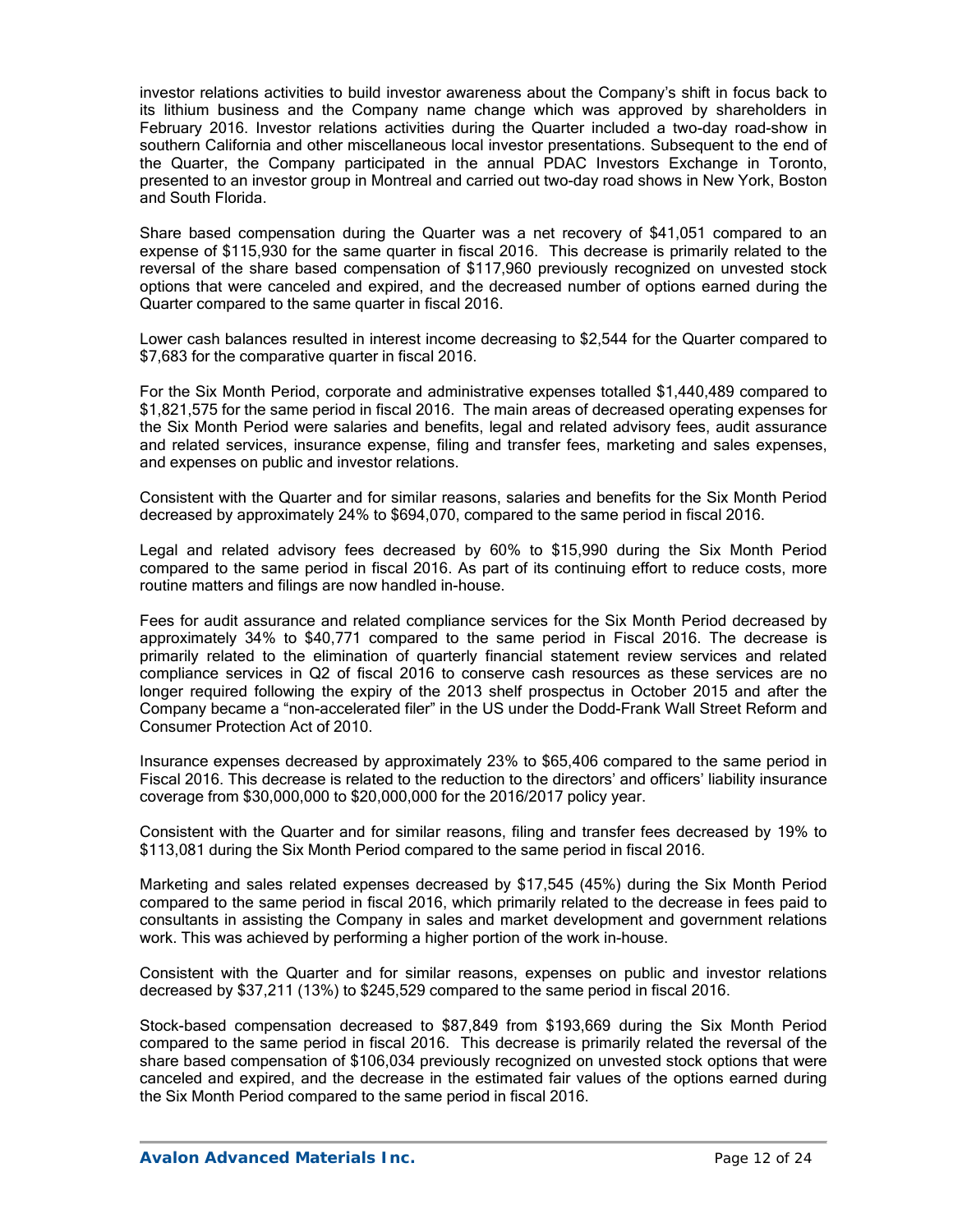On February 28, 2017, the fair value of the Company's outstanding warrants denominated in US\$ were re-measured using the Black-Scholes pricing model, which resulted in a gain of \$168,156 for the Six Month Period (being the decrease in the estimated value of these warrants between August 31, 2016 and February 28, 2017) and a gain of \$993 for the Quarter (being the decrease in the estimated value of these warrants between November 30, 2016 and February 28, 2017). The changes in the estimated value of these warrants at the various valuation dates are mainly caused by the fluctuation in the trading price of the Company's common shares as at February 28, 2017 compared to August 31, 2016 and November 30, 2016.

# **Summary of Quarterly Results**

The following selected financial data is derived from the unaudited condensed consolidated interim financial statements of the Company.

| <b>Fiscal Year</b>                         | 2017           |                |         | 2016          | 2015           |                |         |               |  |
|--------------------------------------------|----------------|----------------|---------|---------------|----------------|----------------|---------|---------------|--|
| For the Quarters Ended                     | <b>Feb. 28</b> | <b>Nov. 30</b> | Aug. 31 | <b>May 31</b> | <b>Feb. 29</b> | <b>Nov. 30</b> | Aug. 31 | <b>May 31</b> |  |
|                                            |                |                |         |               |                |                |         |               |  |
| Revenue (Interest)                         | 2.544          | 2.499          | 5,882   | 7.700         | 7.683          | 13.895         | 21.911  | 13,536        |  |
| Net Loss before discontinued<br>operations | 568,543        | 640,292        | 704.446 | 1,234,913     | 954.982        | 645.304        | 226.209 | 748.724       |  |
| Net Loss                                   | 568.543        | 640.292        | 704.446 | 1,234,913     | 954.982        | 645.304        | 226.209 | 748.724       |  |
| Net Loss, per share, basic<br>land diluted | 0.01           | 0.00           | 0.00    | 0.01          | 0.01           | 0.00           | 0.00    | 0.01          |  |

The fluctuation on quarterly net loss is primarily due to share-based compensation expenses recognized as stock options granted to directors, officers, employees and consultants of the Company are earned, the impairment losses recognized on resource properties and changes in the fair value of warrants denominated in foreign currency. The costs of resource properties are written down at the time the properties are abandoned or considered to be impaired in value.

# **Liquidity and Capital Resources**

In management's view, given the nature of the Company's operations, which consist of the exploration and development of mining properties, the most relevant financial information relates primarily to current liquidity, solvency, and planned property expenditures. The Company's financial success will be dependent on the economic viability of its resource properties and the extent to which it can discover and develop new mineral deposits. Such development may take several years to complete and the amount of resulting income, if any, is difficult to determine. The sales value of any mineralization discovered by the Company is largely dependent on factors beyond the Company's control, including the market value of the metals and minerals to be produced.

As at February 28, 2017, the Company had adjusted working capital of \$330,609 (calculated by adding back the deferred flow-through share premium of \$116,001 and the liability for warrants denominated in foreign currency of \$243,262 to the net current liabilities of \$28,654) and cash and cash equivalents on hand of \$553,618. As the de-recognition of the balances of the deferred flowthrough share premium and the liability for warrants denominated in foreign currency accounts will not require the future outflow of resources by the Company, it is management's opinion that the adjusted working capital figure provides useful information in assessing the Company's liquidity. Substantially all of the Company's cash and cash equivalents are held at a major Canadian chartered bank in cashable guaranteed investment certificates bearing an annual interest rate of 1.0%. As at August 31, 2016, the Company had adjusted working capital of \$1,160,471 and cash and cash equivalents on hand of \$1,360,487.

The Company's current operating expenditures, excluding expenditures on resource property work programs, are approximately \$320,000 per month. The Company's current anticipated resource property expenditures planned to be incurred during the year ending August 31, 2017 are budgeted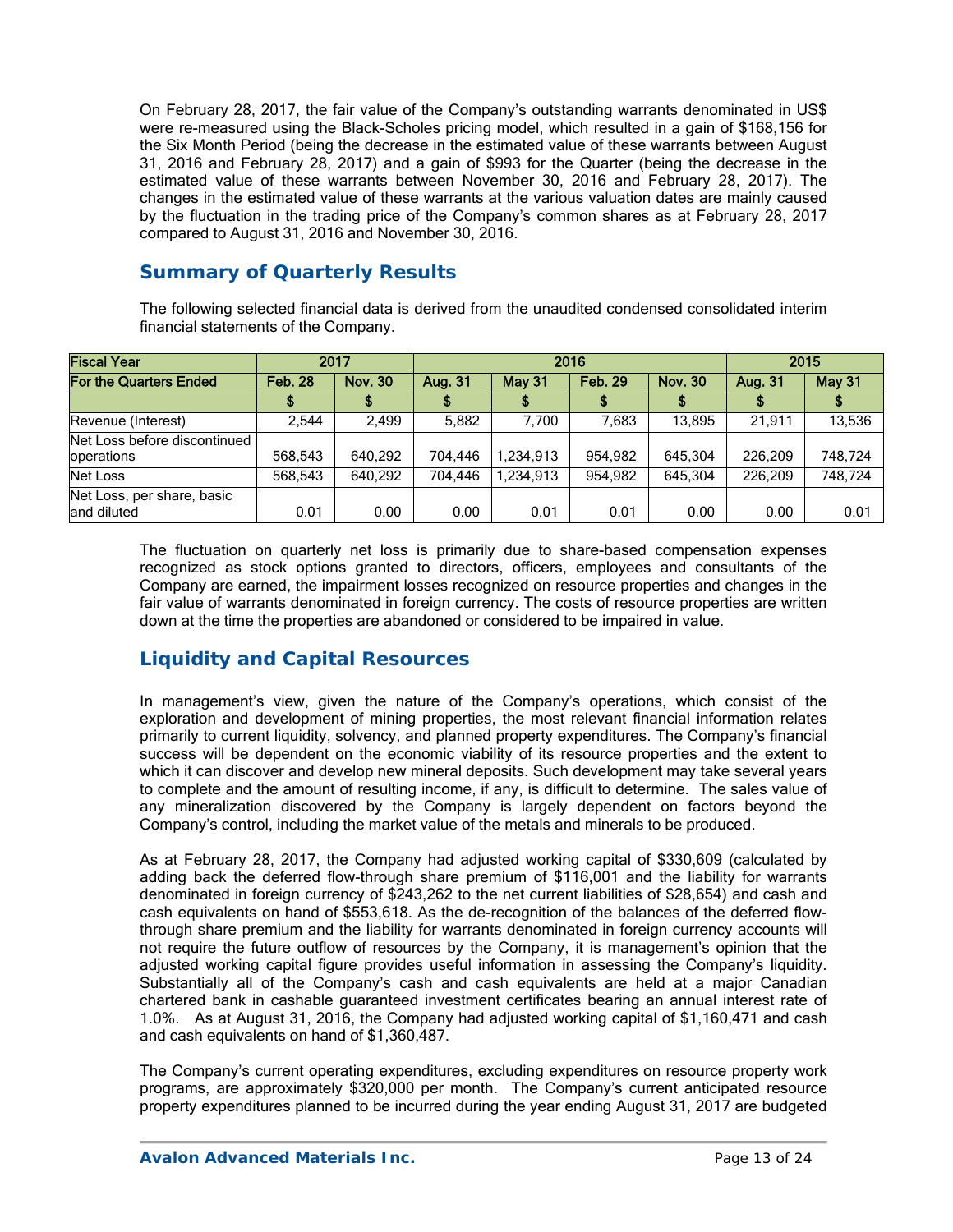at approximately \$2,600,000 (excluding capitalized salaries and benefits), of which approximately \$540,000 had been incurred by the end of the Quarter, with approximately \$1,800,000 of these expenditures being allocated to the Separation Rapids Lithium Project, of which approximately \$366,000 had been incurred by the end of the Quarter.

Subsequent to the end of the Quarter, the Company entered into a preferred share purchase agreement (the "Agreement") with an entity managed by the Lind Partners ("Lind") and issued 500 Series A1 Preferred Shares (the "Preferred Shares") at a price of \$5,000 per share for gross proceeds of \$2,500,000.

The Preferred Shares do not carry a dividend and have a redemption value that starts at \$5,000 per share and increases by \$250 per share each quarter over a 24 months period ending on March 10, 2019, to a cap of \$6,750 per share. After the four month Hold Period (defined below), the Preferred Shares can be converted by Lind into common shares of the Company at a price per common share equal to 85% of the five-day volume weighted average price of the common shares on the TSX immediately prior to the date that notice of conversion is given.

In conjunction with the closing, Lind received a commitment fee of \$125,000 and 6,900,000 common share purchase warrants. Each warrant entitles the holder to purchase one common share of the Company at a price of \$0.23 per common share until March 10, 2022.

Pursuant to Canadian securities laws, the securities issuable under this private placement will be subject to a hold period (the "Hold Period"), which expires on July 11, 2017. After the Hold Period, Lind has the basic right to convert 25 Preferred Shares into common shares of the Company on a monthly basis, subject to certain conversion limits set out in the Agreement, however Lind is permitted to convert up to 100 Preferred Shares on a monthly basis in the event such amount does not exceed 20% of the Company's 20-day traded volume of common shares on the TSX immediately prior to the date of delivery of a conversion notice.

Lind will also be entitled to accelerate its conversion right to the full amount of the redemption value applicable at such time, or demand repayment of the applicable redemption value per share in cash, upon the occurrence of certain events as set out in the Agreement. The Company has the right to redeem the Preferred Shares at any time after the Hold Period at a small premium to the redemption value. The Company has floor price protection such that if any conversion results in an effective conversion price of less than \$0.10 per common share, then the Company has the right to deny the conversion and instead redeem the Preferred Shares that were subject to that conversion for the redemption amount in cash plus a 5% premium.

At any time while any Preferred Shares are outstanding, Lind has the option of subscribing for up to an additional 165 Series A2 Preferred Shares at a price of \$5,000 per share and under the same terms and conditions as the initial financing, subject to certain triggering events and subject to the prior approval of the TSX.

The Company believes its present cash resources are sufficient to meet all of its current contractual obligations, administrative and overhead expenditures, and planned exploration programs until the end of June, 2017. Initiatives to raise additional capital are in progress although there can be no assurances that the Company will be able to raise additional funds required for all planned expenditures. As a result, certain expenditures may have to be delayed until sufficient funding has been raised. Given the continuation of weak investor sentiment and capital market conditions in the junior resource sector, there exists an uncertainty as to the Company's ability to raise sufficient additional funds on favourable terms. This condition indicates the existence of a material uncertainty that raises substantial doubt about the Company's ability to continue as a going concern. The Company's expenditures on other discretionary exploration and development activities have some scope for flexibility in terms of amount and timing, which can be adjusted accordingly.

The Company continues to work on attracting more substantial project financing through the participation of one or more strategic partners, a long term construction debt financing facility,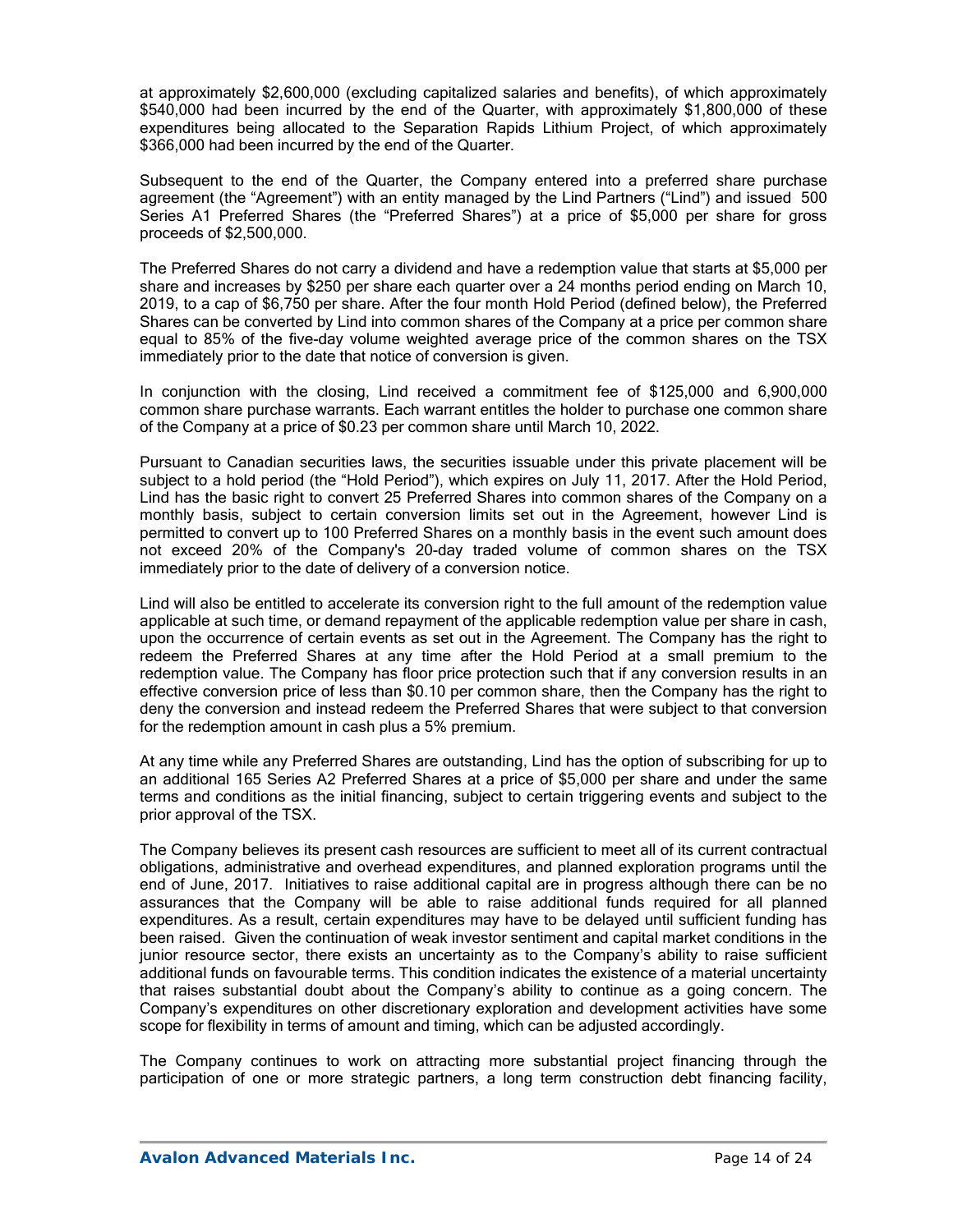and/or through the equity markets. If the Company is not able to secure financing on satisfactory terms, expenditures on the development of its projects will need to be delayed.

All of the Company's resource properties, with the exception of the Mount Douglas Tin–Tungsten property and its Mascarene Cobalt Prospect, are owned, leased or licenced with minimal holding costs. The most significant holding costs being annual lease rental fees on Nechalacho of \$20,998 and the annual expenditures related to the mining leases at Separation Rapids and Warren Township totalling \$3,327. The Company is required to incur certain exploration expenditures on the East Kemptville Project in order to keep the new Special Licence in good standing and to maintain its option on the Mount Douglas property (as described earlier under "Exploration and Development Activities") and the Mascarene Cobalt Prospect. To keep its option on the Mascarene Cobalt Prospect in good standing, the Company is required to incur exploration expenditures of \$40,000 by May 31, 2017 (of which \$20,448 had been incurred as at February 28, 2017) and make cash payments totalling \$150,000 over five years (of which \$10,000 had been paid by February 28, 2017, with the next payment of \$25,000 being due by August 22, 2017). As at February 28, 2017, the Company is also required to incur additional Canadian Exploration Expenditures ("CEE") of \$875,505 by December 31, 2017. This amount is the remaining balance of the required expenditures resulting from the private placements completed in November and December 2016.

A joint venture with an industry partner or end-user may represent an attractive alternative for financing the further stages in the development of the Project as well as the projects at Separation Rapids, East Kemptville, or Warren Township, once the capital requirements become relatively large.

The Company has an operating lease for its premises. As at the date of this MDA, the minimum lease commitments under these leases are as follows:

| Fiscal year ended August 31, 2017 |      |                | 105,332 |
|-----------------------------------|------|----------------|---------|
|                                   | 2018 |                | 315,995 |
|                                   | 2019 |                | 315,995 |
|                                   | 2020 |                | 105,332 |
|                                   | 2021 | and thereafter |         |
|                                   |      |                |         |

## **Off Balance Sheet Arrangements**

As at February 28, 2017, the Company had no material off balance sheet arrangements such as guaranteed contracts, contingent interests in assets transferred to an entity, derivative instrument obligations or any instruments that could trigger financing, market or credit risk to the Company.

## **Transactions with Related Parties**

Balances and transactions between the Company and its subsidiaries have been eliminated on consolidation and are not disclosed here. Details of the transactions between the Company and other related parties are disclosed below:

a) Trading transactions

There had been no material trading transactions with related parties during each of the three and six months ended February 28, 2017 and February 29, 2016.

b) Compensation of key management

The remuneration of directors and other members of the Company's senior management team during the three and six months ended February 28, 2017 and February 29, 2016 were as follows: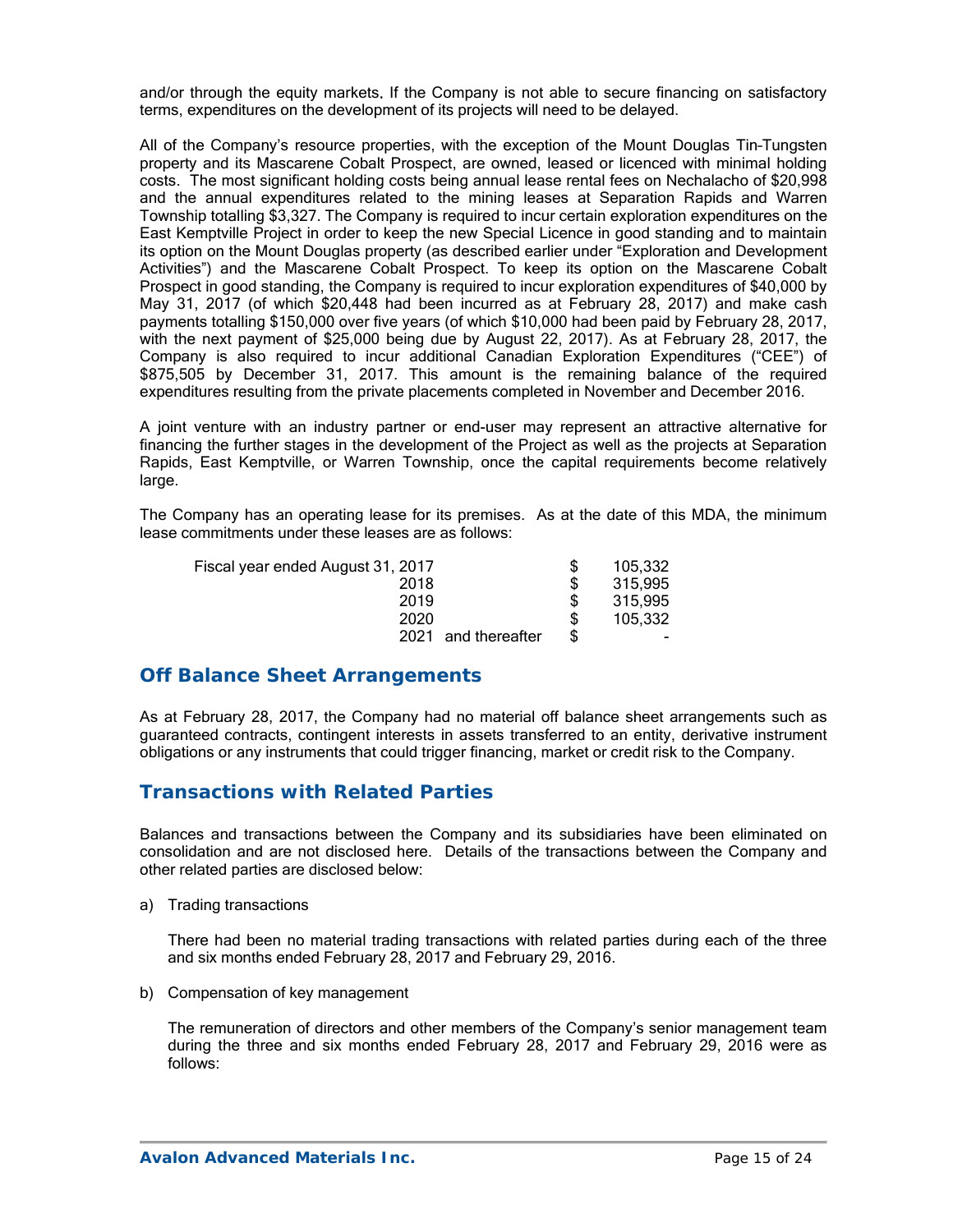|                                                                                                     | <b>Three Months Ended</b> |                      |  |                      | <b>Six Months Ended</b> |                       |  |                      |
|-----------------------------------------------------------------------------------------------------|---------------------------|----------------------|--|----------------------|-------------------------|-----------------------|--|----------------------|
|                                                                                                     |                           | February 28,<br>2017 |  | February 29,<br>2016 |                         | February 28,<br>2017  |  | February 29,<br>2016 |
| Salaries, benefits and directors' fees <sup>(1)</sup> \$<br>Share based compensation <sup>(2)</sup> |                           | 396,411<br>54,778    |  | 478,517<br>117,720   |                         | 843,162 \$<br>205,448 |  | 983,515<br>202,931   |
|                                                                                                     |                           | 451.189              |  | 596,237              |                         | 1,048,610             |  | \$1,186,446          |

- <sup>(1)</sup> Salaries and benefits of key management personnel capitalized to exploration and evaluation assets and PPE for the Quarter and for the Six Month Period totalled \$141,319 (2016 - \$151,858) and \$289,743 (2016 - \$298,951), respectively.
- $(2)$  Fair value of stock options earned and recognized as share based compensation during the respective reporting period.

# **Subsequent Events**

Subsequent to the end of the Quarter, the Company:

- a) Issued 500,000 common shares to an independent third party and acquired a 100% interest in seven mineral claims located adjacent to the north and west of the Company's existing Separation Rapids property;
- b) granted an aggregate of 340,000 stock options with a weighted average exercise price of \$0.18 per share to certain employees and consultants of the Company. The weighted average contract life of these options was 4.1 years; and
- c) entered into a preferred share purchase agreement (the "Agreement") with an entity managed by the Lind Partners ("Lind") and issued 500 Series A1 Preferred Shares (the "Preferred Shares") at a price of \$5,000 per share for gross proceeds of \$2,500,000.

The Preferred Shares do not carry a dividend and have a redemption value that starts at \$5,000 per share and increases by \$250 per share each quarter over a 24 months period ending on March 10, 2019, to a cap of \$6,750 per share. After the four month Hold Period (defined below), the Preferred Shares can be converted by Lind into common shares of the Company at a price per common share equal to 85% of the five-day volume weighted average price of the common shares on the TSX immediately prior to the date that notice of conversion is given.

In conjunction with the closing, Lind received a commitment fee of \$125,000 and 6,900,000 common share purchase warrants. Each warrant entitles the holder to purchase one common share of the Company at a price of \$0.23 per common share until March 10, 2022.

Pursuant to Canadian securities laws, the securities issuable under this private placement will be subject to a hold period (the "Hold Period"), which expires on July 11, 2017. After the Hold Period, Lind has the basic right to convert 25 Preferred Shares into common shares of the Company on a monthly basis, subject to certain conversion limits set out in the Agreement, however Lind is permitted to convert up to 100 Preferred Shares on a monthly basis in the event such amount does not exceed 20% of the Company's 20-day traded volume of common shares on the TSX immediately prior to the date of delivery of a conversion notice.

Lind will also be entitled to accelerate its conversion right to the full amount of the redemption value applicable at such time, or demand repayment of the applicable redemption value per share in cash, upon the occurrence of certain events as set out in the Agreement. The Company has the right to redeem the Preferred Shares at any time after the Hold Period at a small premium to the redemption value. The Company has floor price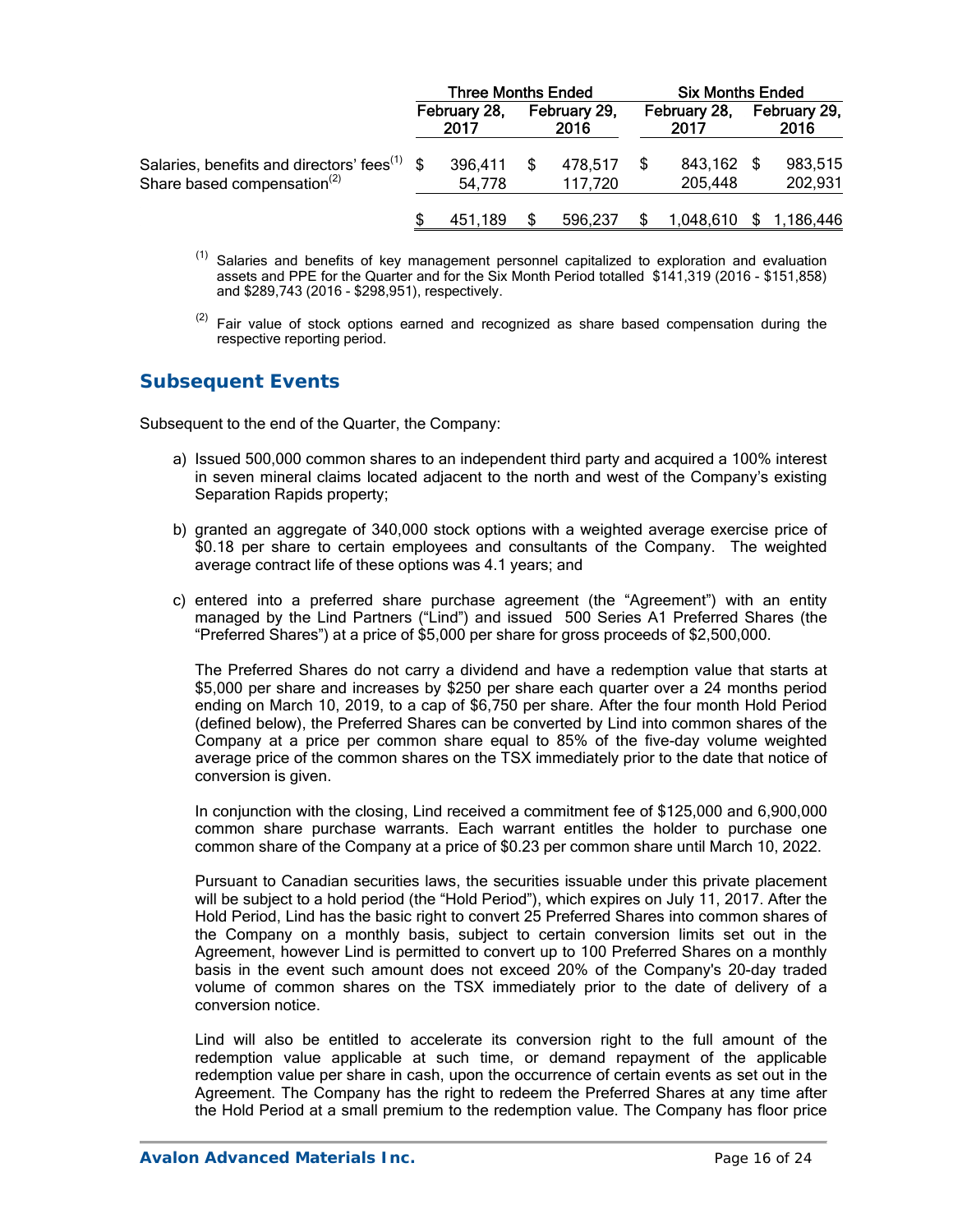protection such that if any conversion results in an effective conversion price of less than \$0.10 per common share, then the Company has the right to deny the conversion and instead redeem the Preferred Shares that were subject to that conversion for the redemption amount in cash plus a 5% premium.

At any time while any Preferred Shares are outstanding, Lind has the option of subscribing for up to an additional 165 Series A2 Preferred Shares at a price of \$5,000 per share and under the same terms and conditions as the initial financing, subject to certain triggering events and subject to the prior approval of the TSX.

# **Financial Instruments**

The Company's financial instruments consist of cash and cash equivalents, receivables, accounts payable and accrued liabilities and warrants denominated in foreign currency.

Management does not believe these financial instruments expose the Company to any significant interest, currency or credit risks arising from these financial instruments. The fair market values of cash and cash equivalents, receivables, and accounts payable and accrued liabilities approximate their carrying values.

The Company has 6,466,513 warrants outstanding as at February 28, 2017, with an original exercise price of US\$0.56 per share ("US\$ Warrants"). These warrants are subject to certain antidilution provisions, which may reduce the exercise price, with a floor of US\$0.5095 per share. The adjusted exercise price as calculated by the anti-dilution provisions as at February 28, 2017 and as at the date of this MDA is US\$0.5223. These warrants are exercisable until June 13, 2021. These warrants were recorded at fair value at the time of issuance, and are re-measured at fair value using the Black-Scholes pricing model at each financial statement reporting date, with the resulting change in fair value being recorded in the statement of comprehensive loss.

Interest income from cash and cash equivalents are recorded in the statement of comprehensive loss.

# **Outstanding Share Data**

### *a) Common and Preferred Shares*

The Company is presently authorized to issue an unlimited number of common shares without par value. The Company is also authorized to issue up to 25,000,000 preferred shares without par value.

As at February 28, 2017, the Company had 188,844,660 common shares issued and outstanding. Subsequent to the end of the Quarter, 500,000 common shares were issued pursuant to a mineral property purchase and 500 Series A1 Preferred Shares were issued pursuant to a private placement (as described earlier under "Subsequent Events"). As at the date of this MDA, the Company has 189,344,660 common shares and 500 Series A1 Preferred Shares outstanding.

### *b) Options*

As at February 28, 2017, the Company had an aggregate of 10,855,000 incentive stock options outstanding with a weighted average exercise price of \$0.56 (of which 7,842,500 were vested and 3,012,500 were unvested). Subsequent to the end of the Quarter, 340,000 options were granted, (as described earlier under "Subsequent Events"). As at the date of this MDA, the Company has 11,195,000 incentive stock options with a weighted average exercise price of \$0.55 outstanding.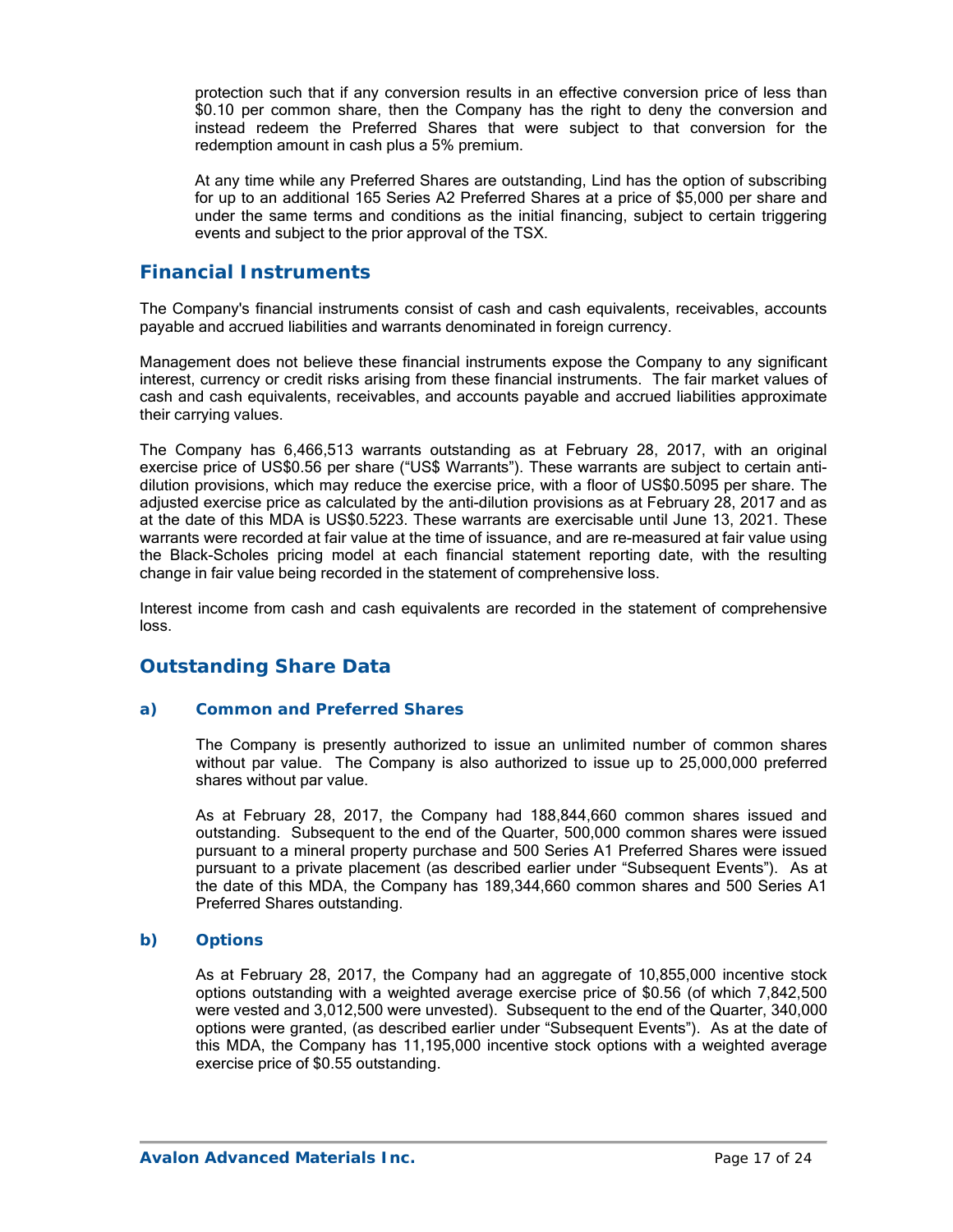### *c) Warrants*

As at February 28, 2017 the Company has the following common share purchase warrants outstanding:

- i. 6,466,513 US\$ Warrants, with an original exercise price of US\$0.56 per share and are exercisable until June 13, 2021. These warrants are also subject to certain anti-dilution provisions, which may reduce the exercise price, with a floor of US\$0.5095 per share. The adjusted exercise price as calculated by the anti-dilution provisions as at November, 2016 and as at the date of this MDA is US\$0.5223;
- ii. 1,222,500 warrants with an exercise price of \$0.60 per share and exercisable until July 2, 2017;
- iii. 3,000,000 warrants with an exercise price of \$0.175 per share and exercisable until December 24, 2017;
- iv. 50,000 warrants, issued pursuant to the Accommodation Agreement, with an average exercise price of \$0.63 per share and will expire as follows: 10,000 warrants on August 9, 2017, 10,000 warrants on July 31, 2018, 10,000 warrants on July 31, 2019, 10,000 warrants on July 31, 2020 and 10,000 warrants on August 2, 2021;
- v. 4,450,000 warrants with an exercise price of \$0.15 per share and exercisable until March 11, 2018, or if at any time following September 11, 2016, the closing price of the common shares on the TSX is  $$0.25$  or higher for a period of twenty consecutive trading days, the Company may, by notice to the holder reduce the expiry date of the warrants to not less than 30 days from the date of such notice ("Accelerated Expiry Date");
- vi. 1,500,000 warrants with an exercise price of \$0.20 per share and exercisable until March 29, 2018, or if at any time following September 29, 2016, the closing price of the common shares on the TSX is \$0.25 or higher for a period of twenty consecutive trading days, the Company may, by notice to the holder reduce the expiry date of the warrants to not less than 30 days from the date of such notice; and
- vii. 1,000,000 warrants with an exercise price of \$0.175 per share and exercisable until March 29, 2018, or if at any time following September 29, 2016, the closing price of the common shares on the TSX is \$0.25 or higher for a period of twenty consecutive trading days, the Company may, by notice to the holder reduce the expiry date of the warrants to not less than 30 days from the date of such notice.

Subsequent to the end of the Quarter, 6,900,000 warrants with an exercise price of \$0.23 per common share which are exercisable until March 10, 2022 were issued as described earlier under "Subsequent Events".

The Company is also committed to issue 20,000 warrants to the NWTMN in two equal installments of 10,000 warrants upon the Nechalacho Project meeting certain milestones. These warrants will have a contractual term of five years and will have an exercise price based on the then current market price of the Company's common shares at the date of issue of the warrants.

### *d) Brokers' Compensation Warrants*

As at February 28, 2017, the Company had the following compensation warrants outstanding: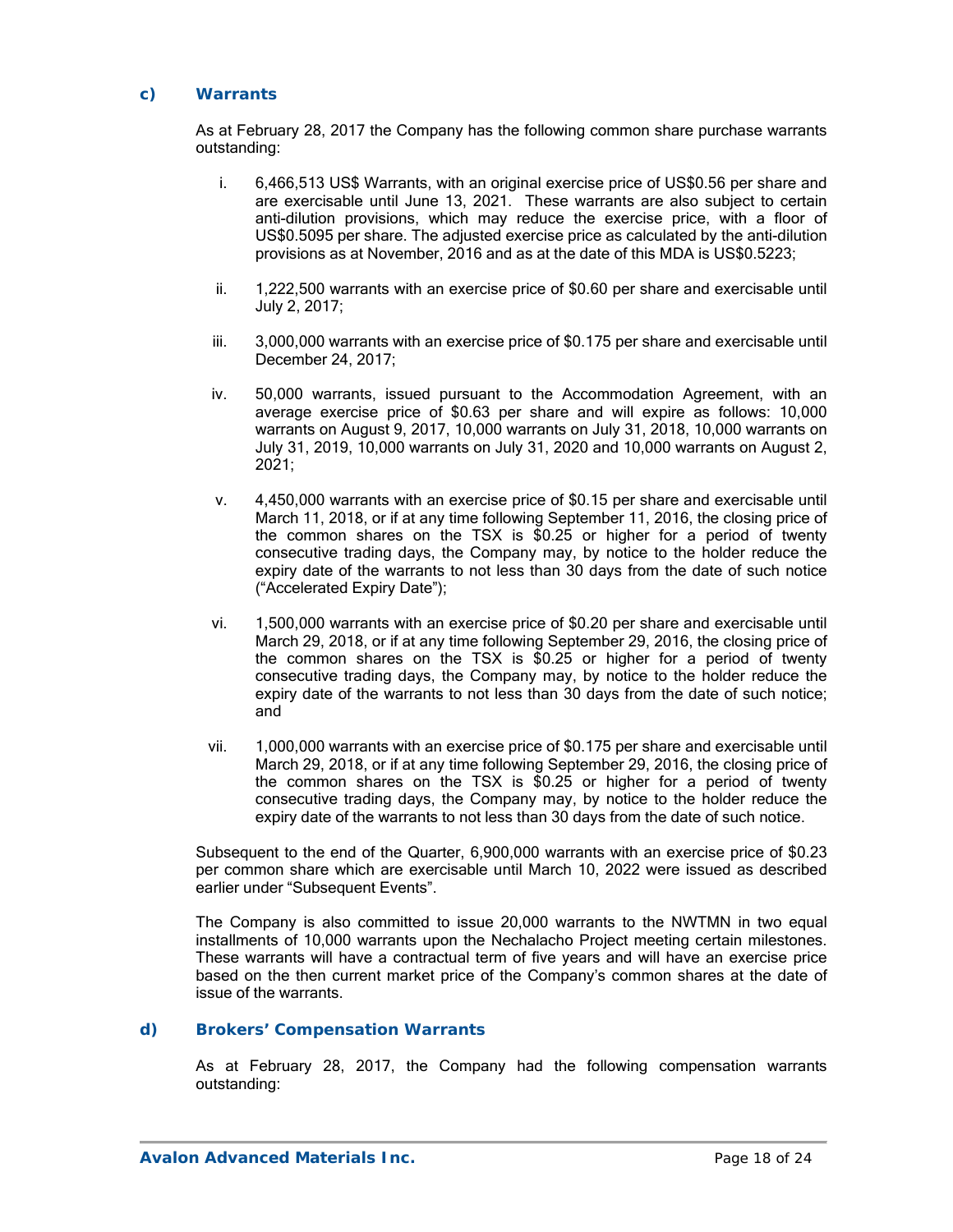- i. 554,273 compensation warrants with an exercise price of US\$0.56 per common share, which are exercisable until June 13, 2017;
- ii. 300,000 compensation warrants with an exercise price of \$0.11 per common share, which are exercisable until the earlier of March 11, 2018 or the Accelerated Expiry Date;
- iii. 180,000 compensation warrants with an exercise price of \$0.175 per common share, which are exercisable until March 29, 2018;
- iv. 272,727 compensation warrants with an exercise price of \$0.25 per common share, which are exercisable until November 7, 2018; and
- v. 150,000 compensation warrants with an exercise price of \$0.15 per common share, which are exercisable until December 23, 2018.

## **Disclosure Controls and Procedures**

Disclosure controls and procedures are designed to provide reasonable assurance that material information is gathered and reported to senior management, including the Chief Executive Officer ("CEO") and Chief Financial Officer ("CFO"), as appropriate, to permit timely decisions regarding public disclosure.

Management, including the CEO and CFO, has designed or caused to be designed under their supervision, disclosure controls to provide reasonable assurance that the information required to be disclosed in annual filings, interim filings, or other reports filed or submitted under Canadian securities legislation, or reports filed or submitted under the U.S. Securities Exchange Act of 1934 is recorded, processed, summarized and reported within the time period specified in those rules.

## **Design of Internal Control over Financial Reporting**

The CEO and CFO are also responsible for the design of the Company's internal controls over financial reporting ("ICFR") to provide reasonable assurance regarding the reliability of financial reporting and the preparation of financial statements for external purposes in accordance with IFRS. Because of its inherent limitation, internal control over financial reporting may not prevent or detect misstatements.

There have been no changes to the Company's design of internal controls over financial reporting that occurred during the Quarter that materially affected, or are reasonably likely to affect, the Company's ICFR.

## **Critical Accounting Judgments and Estimation Uncertainties**

The preparation of the consolidated financial statements in conformity with IFRS requires that the Company's management make critical judgments, estimates and assumptions about future events that affect the amounts reported in the consolidated financial statements and the related notes thereto. Actual results may differ from those estimates. Estimates and assumptions are reviewed on an on-going basis based on historical experience and other factors that are considered to be relevant under the circumstances. Revisions to estimates are accounted for prospectively.

The Company has identified the following significant areas where critical accounting judgments, estimates and assumptions are made and where actual results may differ from these estimates under different assumptions and conditions and may materially affect financial results or the financial position reported in future periods.

Further details of the nature of these assumptions and conditions may be found in the relevant notes to the consolidated financial statements.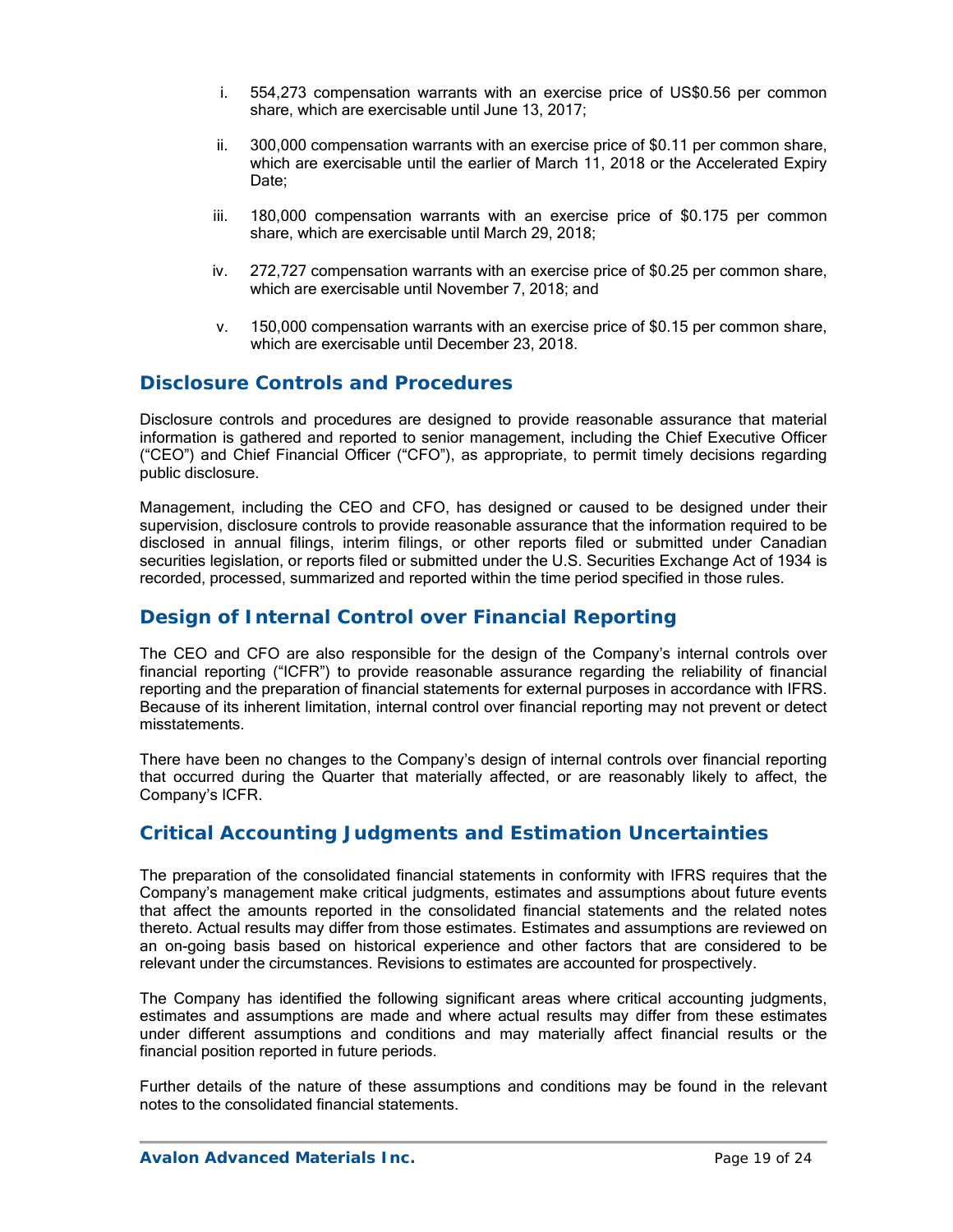### *Key Sources of Estimation Uncertainty*

Information about assumptions and estimation uncertainties that have a significant risk of resulting in a material adjustment are included in the following notes:

#### Recoverability of Exploration and Evaluation Assets, Development Assets and Property, Plant and **Equipment**

The Company assesses all exploration and evaluation assets, development assets and PPE at each reporting date to determine whether any indication of impairment exists. Where an indicator of impairment exists, a formal estimate of the recoverable amount is made, which is the higher of the fair value less costs of disposal and value in use. These assessments require the use of estimates and assumptions such as long-term commodity prices, discount rates, foreign exchange rates, future capital requirements, exploration potential and operating performance.

#### Determination of Reserve and Resource Estimates

Mineral reserves and resources are estimates of the amount of ore that can be economically and legally extracted from the Company's exploration and development properties. The estimation of recoverable reserves is based upon factors such as estimates of commodity prices, production costs, production techniques, future capital requirements and foreign exchange rates, along with geological assumptions and judgments made in estimating the size and grade of the ore body. Changes in the reserve or resource estimates may impact the carrying value of exploration and evaluation assets, development assets, PPE, site closure and reclamation provision and amortization expense.

#### Fair Value of Share Based Payments and Warrants

The Company follows IFRS 2, Share-based Payment, in determining the fair value of share based payments. This calculated amount is not based on historical cost, but is derived based on assumptions (such as the expected volatility of the price of the underlying security, expected hold period before exercise, dividend yield and the risk-free rate of return) input into a pricing model. The model requires that management make forecasts as to future events, including estimates of: the average future hold period of issued stock options and compensation warrants before exercise, expiry or cancellation; future volatility of the Company's share price in the expected hold period; dividend yield; and the appropriate risk-free rate of interest. The resulting value calculated is not necessarily the value that the holder of the option or warrant could receive in an arm's length transaction, given that there is no market for the options or compensation warrants and they are not transferable. Similar calculations are made in estimating the fair value of the warrant component of an equity unit. The assumptions used in these calculations are inherently uncertain. Changes in these assumptions could materially affect the related fair value estimates.

#### Site Closure and Reclamation Provision

The Company's accounting policy for the recognition of a site closure and reclamation obligation requires significant estimates and assumptions such as: requirements of the relevant legal and regulatory framework, the magnitude of possible disturbance and the timing thereof, extent and costs of required closure and rehabilitation activity, and discount rate. These uncertainties may result in future actual expenditures differing from the amounts currently provided.

Site closure and reclamation provision recognized is periodically reviewed and updated based on the facts and circumstances available at the time.

#### Property, Plant and Equipment - Estimated Useful Lives

Management estimates the useful lives of PPE based on the period during which the assets are expected to be available for use. The amounts and timing of recorded expenses for depreciation of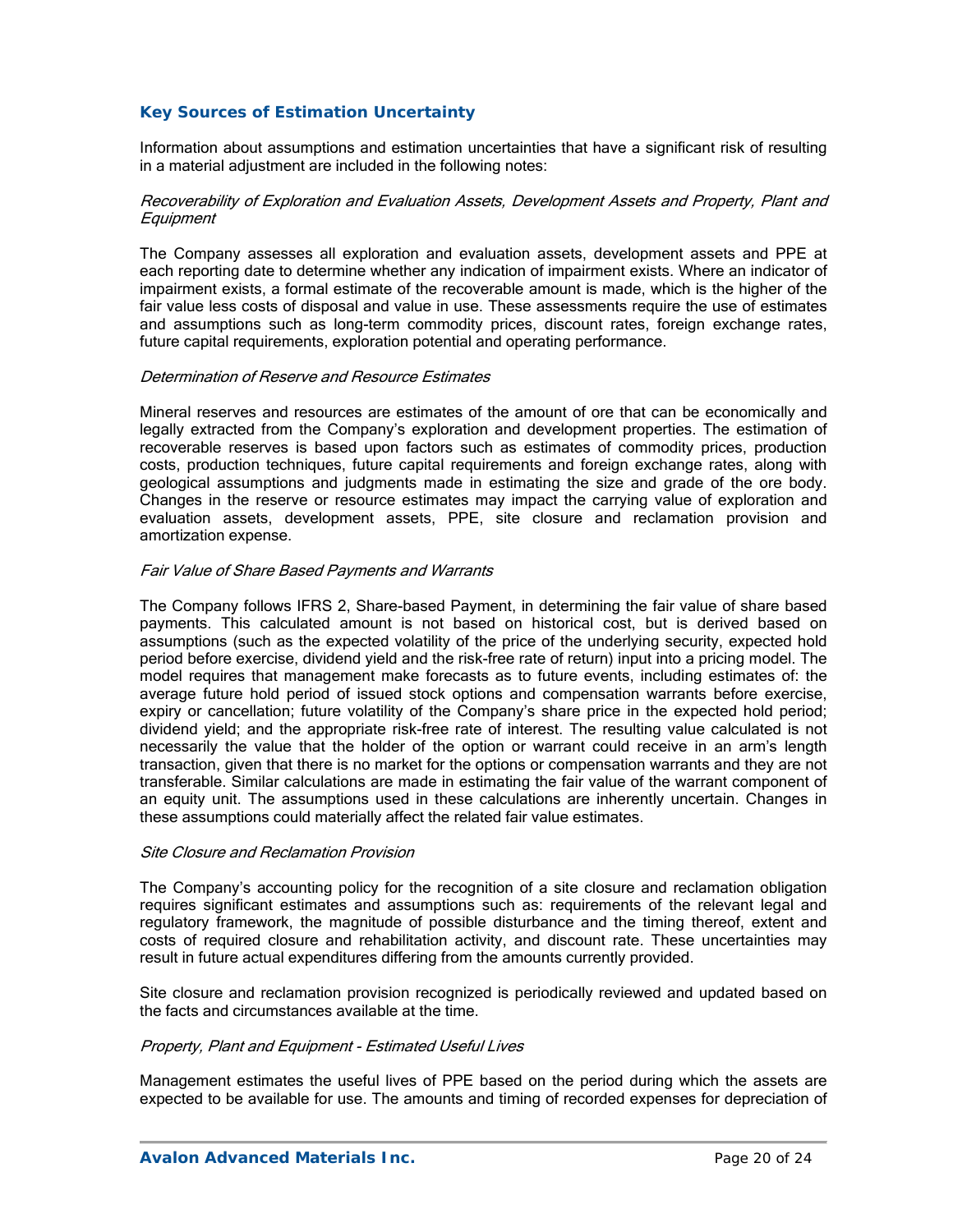PPE for any period are affected by these estimated useful lives. The estimates are reviewed at least annually and are updated if expectations change as a result of physical wear and tear, technical or commercial obsolescence and legal or other limits to use. It is possible that changes in these factors may cause significant changes in the estimated useful lives of the Company's PPE.

### *Critical Judgments*

Information about critical judgments in applying accounting policies that have most significant effect on the consolidated financial statements are as follows:

### Capitalization of Exploration and Evaluation Costs

Exploration and evaluation costs incurred during the year are recorded at cost. Capitalized costs include costs directly attributable to exploration and evaluation activities, including salaries and benefits of employees who are directly engaged in the exploration and evaluation activities. Administrative and other overhead costs are expensed. Management has determined that exploration and evaluation costs incurred during the year have future economic benefits and are economically recoverable. In making this judgment, management has assessed various sources of information including but not limited to the geologic and metallurgic information, history of conversion of mineral deposits to proven and probable mineral reserves, scoping and feasibility studies, proximity of operating facilities, operating management expertise and existing permits.

# **Changes in Accounting Policies Including Initial Adoption**

The Company did not adopt any new accounting standards during the Six Month Period.

## **Recent Accounting Pronouncements**

The following pronouncements are issued but not yet effective:

### *IFRS 9, Financial Instruments*

IFRS 9, *Financial instruments* ("IFRS 9") was issued by the IASB in July 2014 and will replace IAS 39, Financial Instruments: recognition and measurement ("IAS 39"). IFRS 9 utilizes a single approach to determine whether a financial asset is measured at amortized cost or fair value and a new mixed measurement model for debt instruments having only two categories: amortized cost and fair value. The approach in IFRS 9 is based on how an entity manages its financial instruments in the context of its business model and the contractual cash flow characteristics of the financial assets. Final amendments released in July 2014 also introduce a new expected loss impairment model and limited changes to the classification and measurement requirements for financial assets. IFRS 9 is effective for annual periods beginning on or after January 1, 2018. The Company is currently evaluating the impact of this standard and amendments on its consolidated financial statements.

### *IFRS 15, Revenue from Contracts and Customers*

IFRS 15, Revenue from Contracts and Customers ("IFRS 15") was issued by the IASB in May 2014, and will replace IAS 18, Revenue, IAS 11, Construction Contracts, and related interpretations on revenue. IFRS 15 sets out the requirements for recognizing revenue that apply to all contracts with customers, except for contracts that are within the scope of the standards on leases, insurance contracts and financial instruments. IFRS 15 uses a control based approach to recognize revenue which is a change from the risk and reward approach under the current standard. Companies can elect to use either a full or modified retrospective approach when adopting this standard and it is effective for annual periods beginning on or after January 1, 2018. The Company is currently evaluating the impact of IFRS 15 on its consolidated financial statements.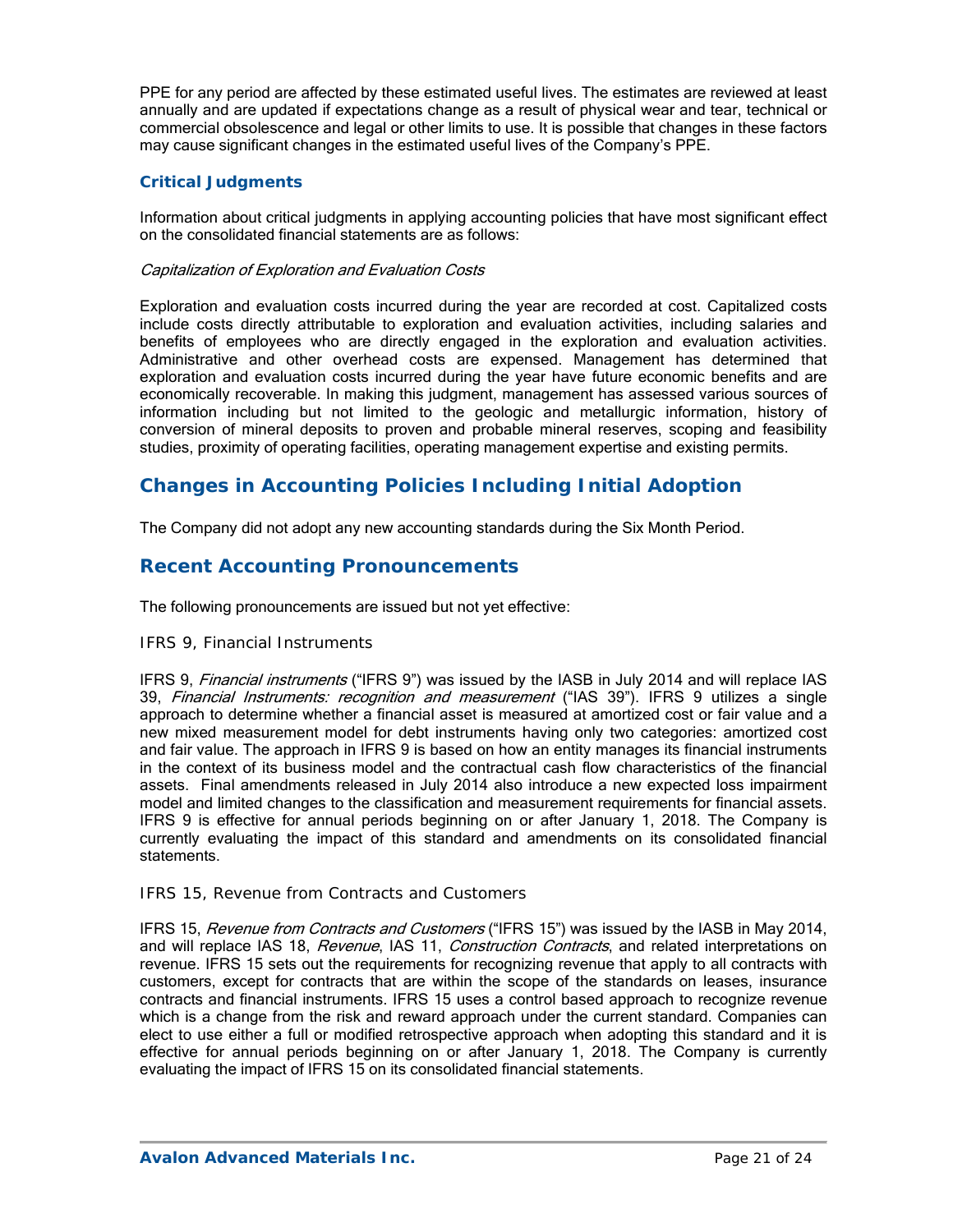#### *IFRS 16, Leases*

IFRS 16, Leases ("IFRS 16") was issued by the IASB in January 2016, and will replace IAS 17 Leases. IFRS 16 specifies the methodology to recognize, measure, present and disclose leases. The standard provides a single lessee accounting model, requiring lessees to recognize assets and liabilities for all leases except for short-term leases and leases with low value assets. IFRS 16 substantially carries forward the lessor accounting requirements in IAS 17. IFRS 16 is effective for annual periods beginning on or after January 1, 2019, with early adoption permitted if IFRS 15 has also been adopted. A lessee will apply IFRS 16 to its leases either retrospectively to each prior reporting period presented; or retrospectively with the cumulative effect of initially applying IFRS 16 being recognized at the date of initial application. The Company is currently evaluating the impact of IFRS 16 on its consolidated financial statements.

## **Forward-Looking Statements, Risk Factors and Qualified Persons**

Certain of the statements that are not historical facts contained in this MDA are forward-looking statements that involve risks and uncertainties that could cause actual events or results to differ materially from estimated or anticipated events or results reflected in the forward-looking statements. Such forward-looking statements reflect the Company's current views with respect to future events and include, among other things, statements regarding targets, estimates and/or assumptions in respect of reserves and/or resources, and are based on estimates and/or assumptions related to future economic, market and other conditions that, while considered reasonable by management, are inherently subject to risks and uncertainties, including significant business, economic, competitive, political and social uncertainties and contingencies. These estimates and/or assumptions include, but are not limited to:

- grade of ore;
- mineral product and commodity prices;
- metallurgical recoveries;
- operating costs;
- achievement of current timetables for development;
- strength of the global economy;
- availability of additional capital; and
- availability of supplies, equipment and labour.

Factors that could cause the Company's actual results, performance, achievements, developments or events to differ materially from those expressed or implied by forward-looking statements include, among others, the factors described or referred to under "Description of the Business - Risk Factors" in the Company's Annual Information Form for the year ended August 31, 2016, and:

- risks related to the Company's history of losses, lack of operating history, ability to generate material revenues and continue as a going concern;
- risks related to establishing new mining operations in the event that the Company elects to proceed with the development of one of its mineral projects;
- risks related to the Company's need for additional financing;
- risks related to any joint venture or strategic alliances that may be entered into by the Company;
- risks related to the progression of the Separation Rapids Lithium Project to a positive feasibility stage;
- risks related to securing product off-take agreements on a timely basis;
- risks related to the unique ore type at the Nechalacho Rare Earth Elements Project ("Nechalacho" or the "Nechalacho Project") and the Separation Rapids Lithium Project for which known metallurgical processes have not previously been applied;
- uncertainty related to title to the Company's properties as well as the risk of delays in obtaining licenses and permits as a result of local opposition, including uncertainty related to any challenges in connection with Aboriginal land title claims and Aboriginal rights
- risks related to the possible existence of rights and interests of Aboriginal groups, which may limit the Company's ability to develop its properties;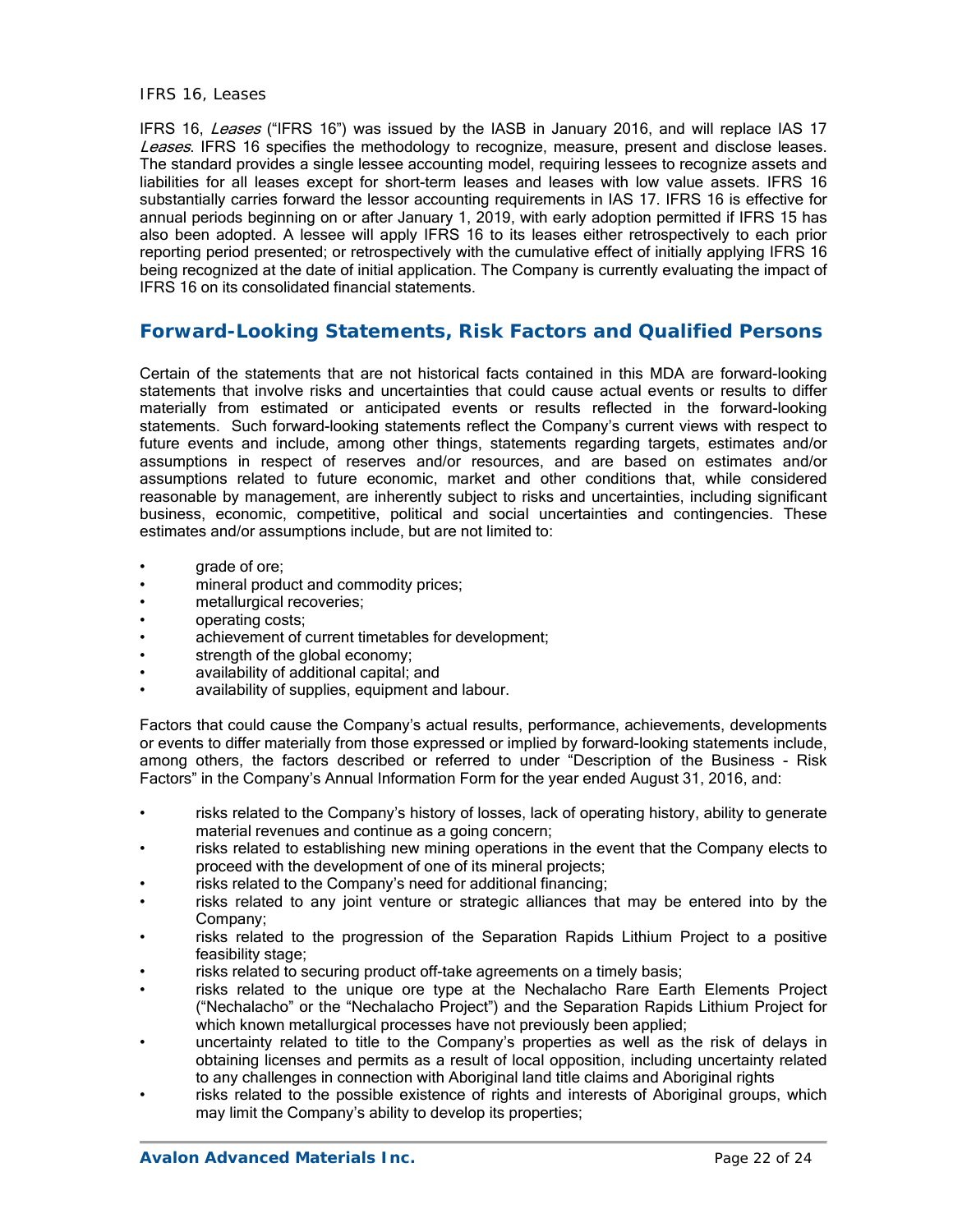- risks related to the need to acquire properties for the hydrometallurgical plant and potentially a rare earth refinery for the Nechalacho Project;
- risks that actual capital costs, production schedules and economic returns for the Nechalacho Project may differ significantly from those anticipated by the Company;
- risks related to the demand for rare metals and minerals and fluctuations in their pricing ;
- risks related to the demand for lithium and fluctuations in its pricing;
- risks related to competition and the actions of competitors;
- risks related to costs or delays in the commercialization of rare earth products;
- uncertainties related to the fact that the Company's mineral resources and mineral reserves are only estimates;
- risks related to the Company's ability to secure the required mineral tenure licenses at the East Kemptville Tin-Indium Project ("East Kemptville Project") which could adversely affect the Company's ability to conduct further studies and exploration activities;
- risks related to obtaining, maintaining and renewing licenses and permits, and the material costs, liabilities and obligations in connection therewith;
- risks that the Company will be subject to material costs, liabilities and obligations in connection with environmental laws, regulations and approvals and that approvals will not be available;
- uncertainties involving uninsured risks;
- risks related to possible shortages of supplies, equipment and labour;
- risks related to the Company's ability to attract and retain qualified management and technical personnel;
- uncertainty whether the Company will acquire commercially mineable ore deposits or whether the current mineral deposits identified by the Company can be developed as commercially viable ore bodies;
- risks inherent to the competitive nature of the mineral industry;
- risks related to the extensive federal, state, provincial, territorial and local laws and regulations to which the Company's activities are subject;
- risks related to the availability and reliability of adequate infrastructure;
- risks and hazards inherent to the mining industry;
- risks related to any changes in critical accounting estimates that adversely affect the Company's financial results;
- risks related to potential conflicts of interest of the Company's directors and officers who may have involvement with other resource companies;
- risks due to being a "passive foreign investment company" for U.S. purposes;
- risks related to fluctuations of currency exchange rates;
- risks related to share price volatility;
- risks related to dilution of existing shareholders;
- risks related to not paying cash dividends;
- risks related to being a non-US corporation; and
- risks related to there being no market for the Company's warrants.

Most of the foregoing factors are beyond the Company's ability to control or predict. Although the Company has attempted to identify important factors that could cause actual results, performance, achievements, developments or events to differ materially from those described in forward-looking statements, there may be other factors that cause actual results, performance, achievements, developments or events not to be as anticipated, estimated or intended. There can be no assurance that the estimates and/or assumptions upon which these forward-looking statements are based will occur.

Readers can identify many of these statements by looking for words such as "believe", "expects", "will", "intends", "projects", "anticipates", "estimates", "continues" or similar words or the negative thereof. There can be no assurance that the plans, intentions or expectations upon which these forward-looking statements are based will occur.

The forward-looking statements contained herein are made as of the date of this MDA and are expressly qualified in their entirety by this cautionary statement. Readers should not place undue reliance on the forward-looking statements, which reflect management's plans, estimates,